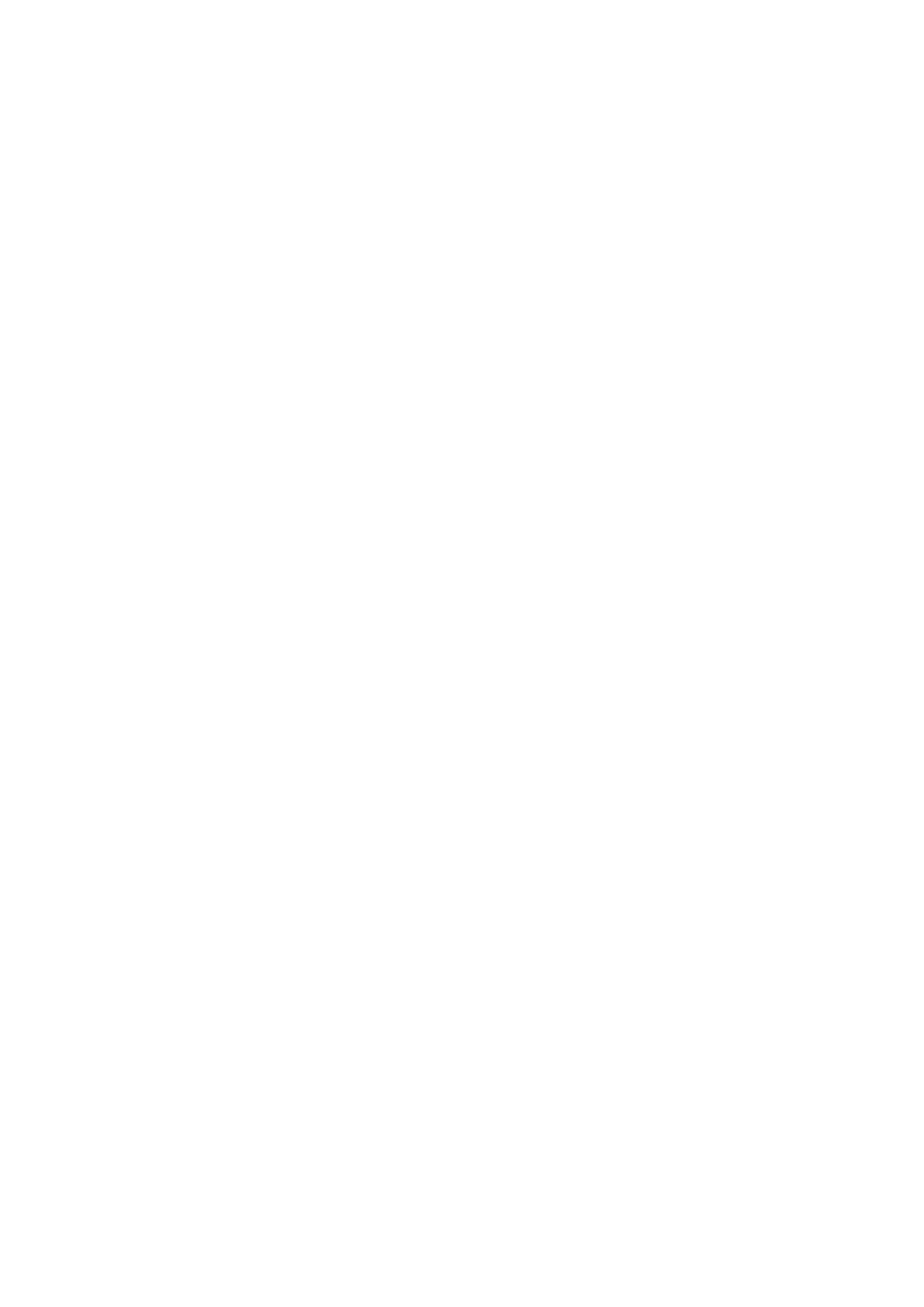| <b>ENGLISH</b>  | 4  |
|-----------------|----|
| <b>FRANÇAIS</b> | 10 |
| <b>ESPAÑOL</b>  | 18 |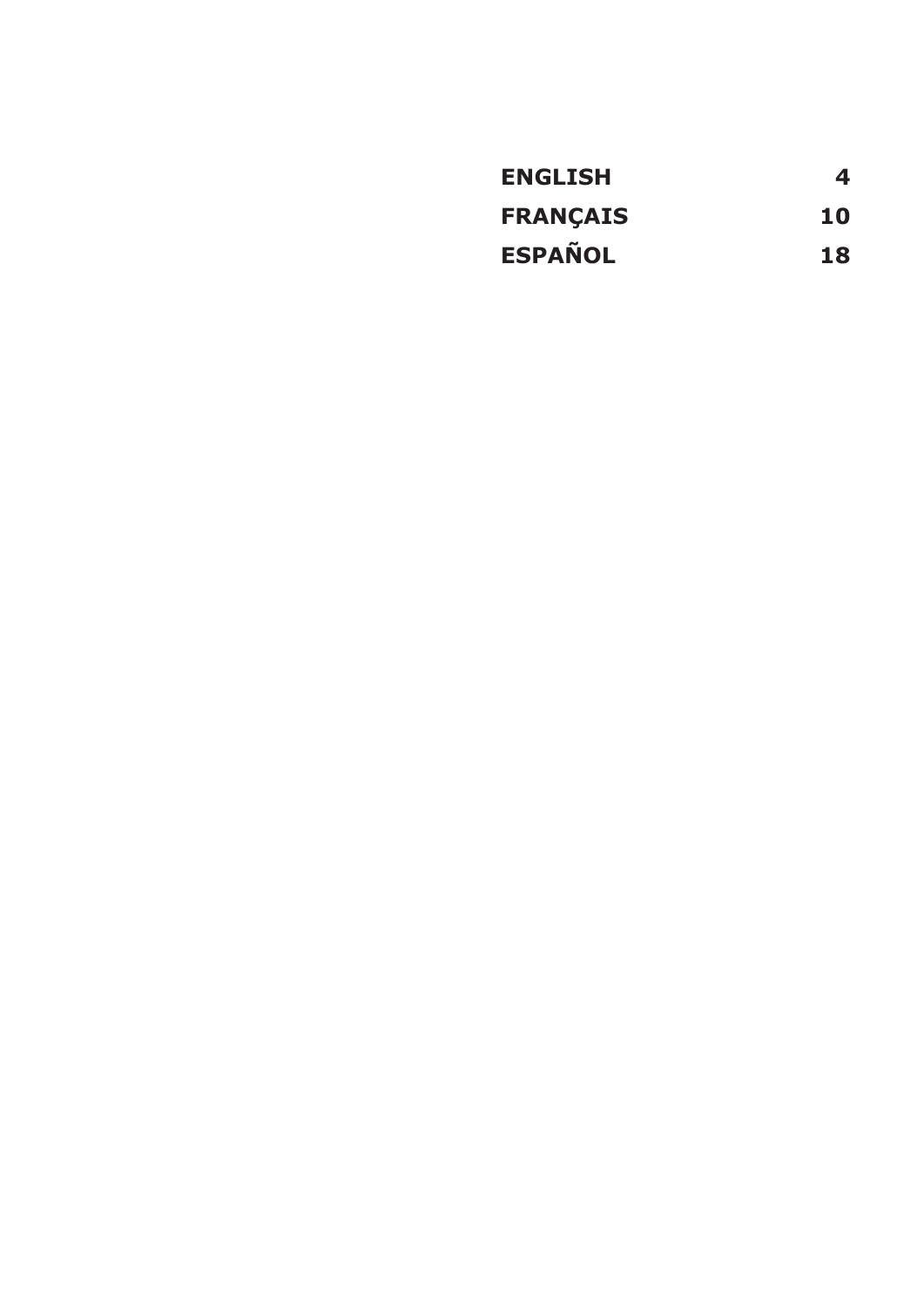## IMPORTANT **SAFETY** INSTRUCTIONS

When using an electrical furnishing, basic precautions should always be followed, including the following:

Read all instructions before using the product.

### DANGER

To reduce the risk of electric shock: Always unplug this furnishing from the electrical outlet before cleaning.

### WARNING

To reduce the risk of burns, fire, electric shock, or injury to persons:

- 1. Unplug from outlet before putting on or taking off parts.
- 2. Close supervision is necessary when this furnishing is used by, or near children, invalids, or disabled persons.
- 3. Use this furnishing only for its intended use as described in these instructions. Do not use attachments not recommended by the manufacturer.
- 4. Never operate this furnishing if it has a damaged cord or plug, if it is not working properly, if it has been dropped or damaged, or dropped into water. Return the furnishing to a service center for examination and repair.
- 5. Keep the cord away from heated surfaces.
- 6. Do not use outdoors.
- 7. Do not operate where aerosol (spray) products are being used or where oxygen is being administered.
- 8. The table must not be overloaded maximum load is 75kg/165lbs
- 9. Only use intended IKEA table tops.

#### **Advice and instructions for IDÅSEN.**

**Sound level:** Lower than 55 dB(A).

**Height setting interval:** 60-124 cm/23.6-48.8 inch

**Maximum load:**  75kg/165lbs.

**Temperature interval at usage:** +10 °C up to + 40 °C/+50 up to +104 °F.

**Temperature interval at storage:**  -18°C up to 70°C/0 up to 158°F.

**Humidity:**  20% up to 90% at 40°C/104°F.

**Power supply unit:** DC 24V, 140W.

**Model:**  ASW0551-24020002A

#### **This appliance shall only be used together with the included power supply unit.**

Every person who is responsible for this table at installation or employment of the table in daily use or in service and repair work should carefully read these instructions. Keep these instructions close to your sit/stand table.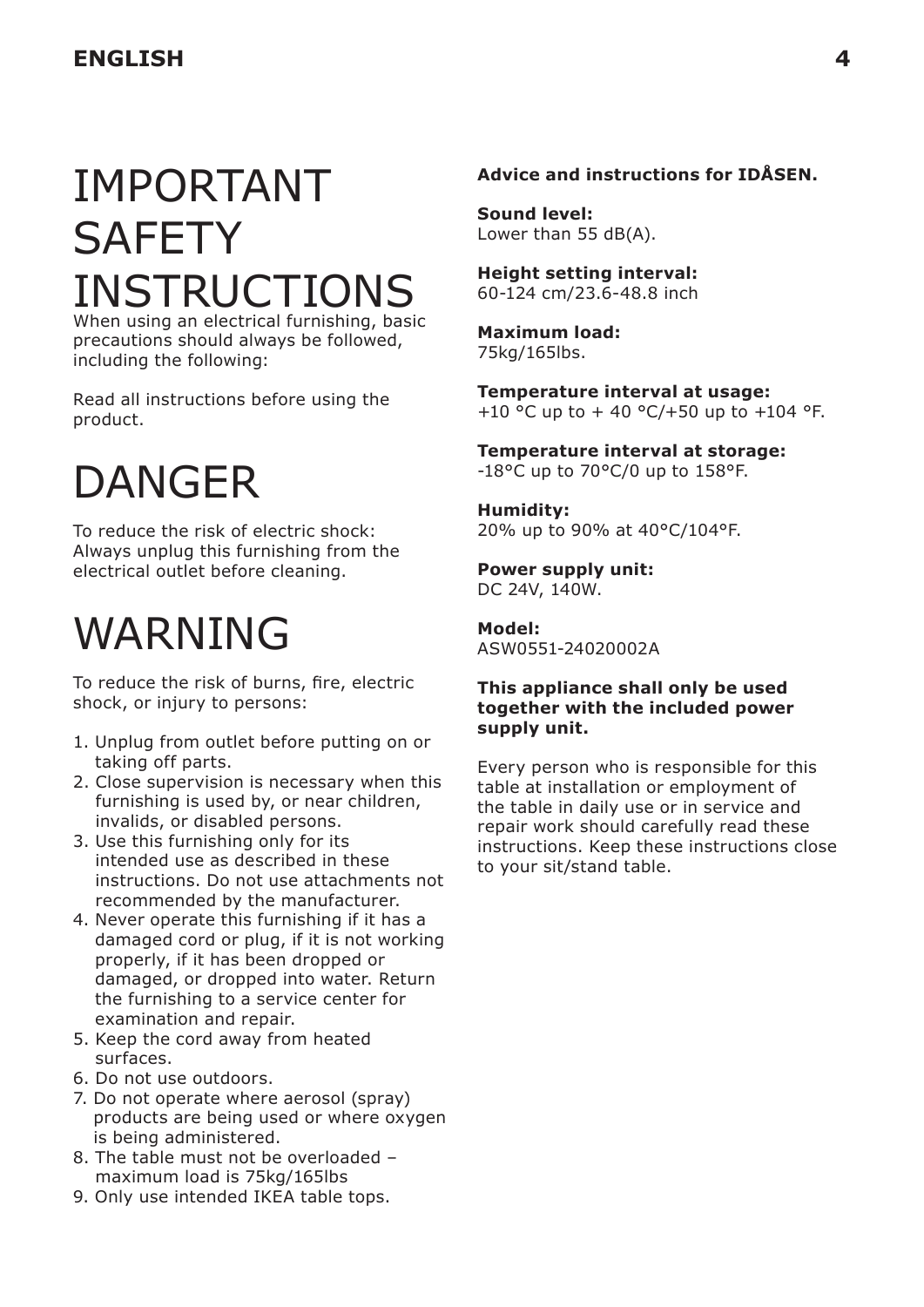#### **Installation instructions**

- The table is assembled according to separate assembly instructions.
- Connect the cable from one leg to the other. Connect the hand control and the power supply to the leg. The cables to legs, hand control and power supply should be placed in the tray created by the frame. Place the electrical cables so that they do not get damaged, see assembly instruction.
- Connect the electrical cable to a wall socket.
	- **NOTE!** The electrical cable must have full mobility.
- The table is now ready for use. The motors stop automatically when the table reaches its lowest and highest position respectively.

#### **Usage of the table**

— The table shall only be used as a working table with the possibility to continuously adjust working height between sitting and standing position. The table shall only be used indoors and in dry premises (office environment or similar).

**The table must not be overloaded maximum load is 75 kg/165 lbs. The system may be run continuously for maximum 2 minutes. Afterward, the motors must stand by for approx. 18 minutes before they can be used again.**

#### **QUICK GUIDE If you have an IOS device:**

Go to the App Store and download the Desk Control app. The app will take you through the process of installing your Desk control.

#### **If you have an Android device:**

Go to Google Play and download the Desk Control app. The app will take you through the process of installing your Desk control.

#### **Add additional Bluetooth device(s)**

(max 8 devices)

- 1. Go to your Bluetooth menu on your mobile device and connect to DESKxxxxx.
- 2. Once Bluetooth connection is established, the blue LED stops blinking.

Up to 8 devices can be stored by the system. When the 9th device is paired the system will remove the device that have not been connected for longest time

#### **Factory reset:**

Press manoeuvre button for 10 sec. This deletes all paired Bluetooth devices.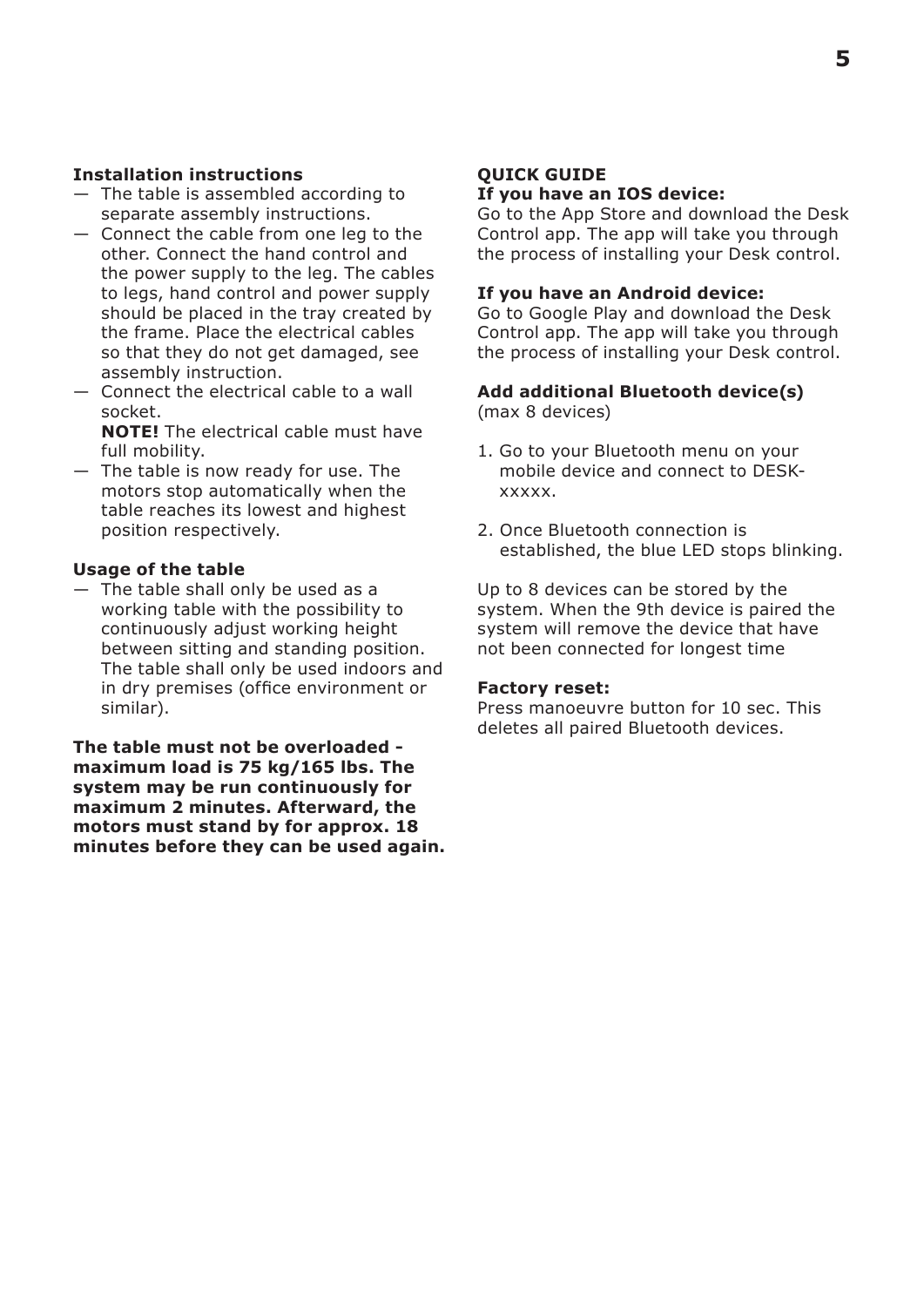#### **Follow these instructions when adjusting table height:**

- 1. Make sure no objects are in the way of the table adjusting height freely.
- 2. In order to run the table up/down, press the manoeuvre button up and down respectively or use your Desk control app.

#### **Safety regulations**

- When the table is run up/down, keep the necessary safety distance to avoid the risk to get squeezed between the moving table top and fixed objects in the surrounding area.
- When the table is run up/down the user shall keep watch so that nobody is injured or no object is damaged. The table top must not bump into a fixed object so that the table is overturned. Always remove any office chair before the table is run up/down.
- The table tripod must not be altered or reconstructed in any way. In service and repair work of the table, the electrical cable must always be disconnected from the wall socket.
- Modifications to the legs are absolutely forbidden!
- The table must not be used as a hoisting device for persons.

#### **Maintenance and repair instructions**

- After approx. 1 week of use, check that the screws are properly tightened.
- If the table cannot be lowered or raised, check the connections between the legs and the wall socket and be sure your phone/Bluethoth device is turned on and connected through the Desk Control app.
- If any part of the electrical system is replaced, the electrical cable must first be disconnected from the wall socket. Replace the electrical part and then connect the electrical cable to the wall socket. The table is now ready for use.

If the table still does not work, please contact your nearest IKEA store or customer service.

#### **PRODUCT SERVICING**

Do not attempt to repair this product yourself, as opening or removing covers may expose you to dangerous voltage points or other risks.

**Manufacturer: IKEA of Sweden AB**

**Address: Box 702, SE-343 81 ÄLMHULT**

### SAVE THESE **INSTRUCTIONS**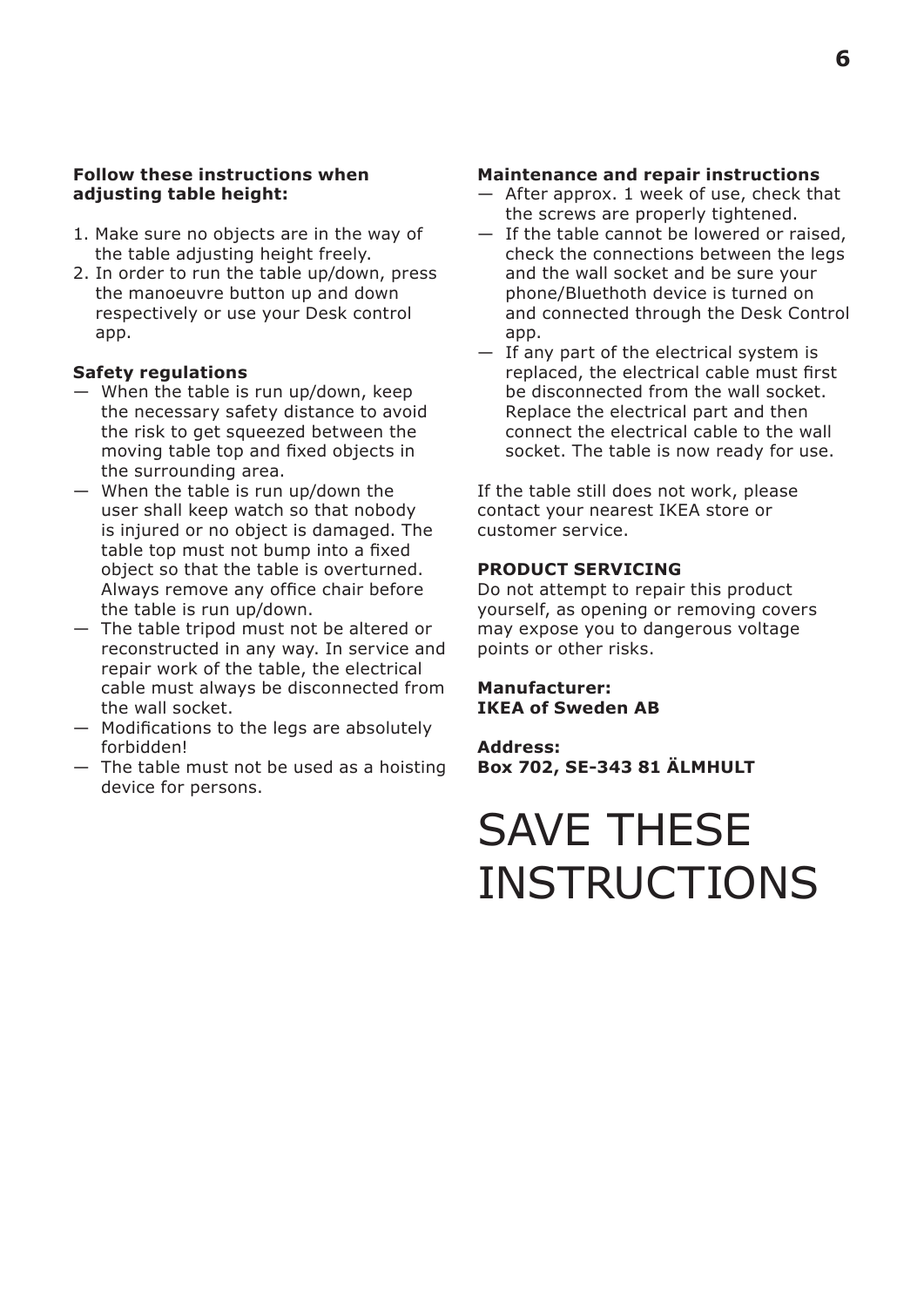This device complies with Part 15 of the FCC Rules/Industry Canada licence-exempt RSS standard(s). Operation is subject to the following two conditions:

- (1) this device may not cause harmful interference, and
- (2) this device must accept any interference received, including interference that may cause undesired operation of the device.

### WARNING:

Any changes or modifications to this unit not expressly approved by the party responsible for compliance could void the user's authority to operate the equipment.

#### **NOTE:**

This equipment has been tested and found to comply with the limits for a Class B digital device, pursuant to part 15 of the FCC Rules. These limits are designed to provide reasonable protection against harmful interference in a residential installation.

This equipment generates, uses and can radiate radio frequency energy and, if not installed and used in accordance with the instructions, may cause harmful interference to radio communications. However, there is no guarantee that interference will not occur in a particular installation. If this equipment does cause harmful interference to radio or television reception, which can be determined by turning the quipment off and on, the user is encouraged to try to correct the interference by one or more of the following measures:

- Reorient or relocate the receiving antenna.
- Increase the separation between the equipment and receiver.
- Connect the equipment into an outlet on a circuit different from that to which the receiver is connected.
- Consult the dealer or an experienced radio/TV technician for help.

# **& Bluetooth**

The Bluetooth® word mark and logos are registered trademarks owned by Bluetooth SIG, Inc. and any use of such marks by IKEA is under license. Other trademarks and trade names are those of their respective owners.



The crossed-out wheeled bin symbol indicates that the item should be disposed of separately from household waste. The item should be handed in for recycling in accordance with local environmental regulations for waste disposal. By separating a marked item from household waste, you will help reduce the volume of waste sent to incinerators or land-fill and minimize any potential negative impact on human health and the environment. For more information, please contact your IKEA store.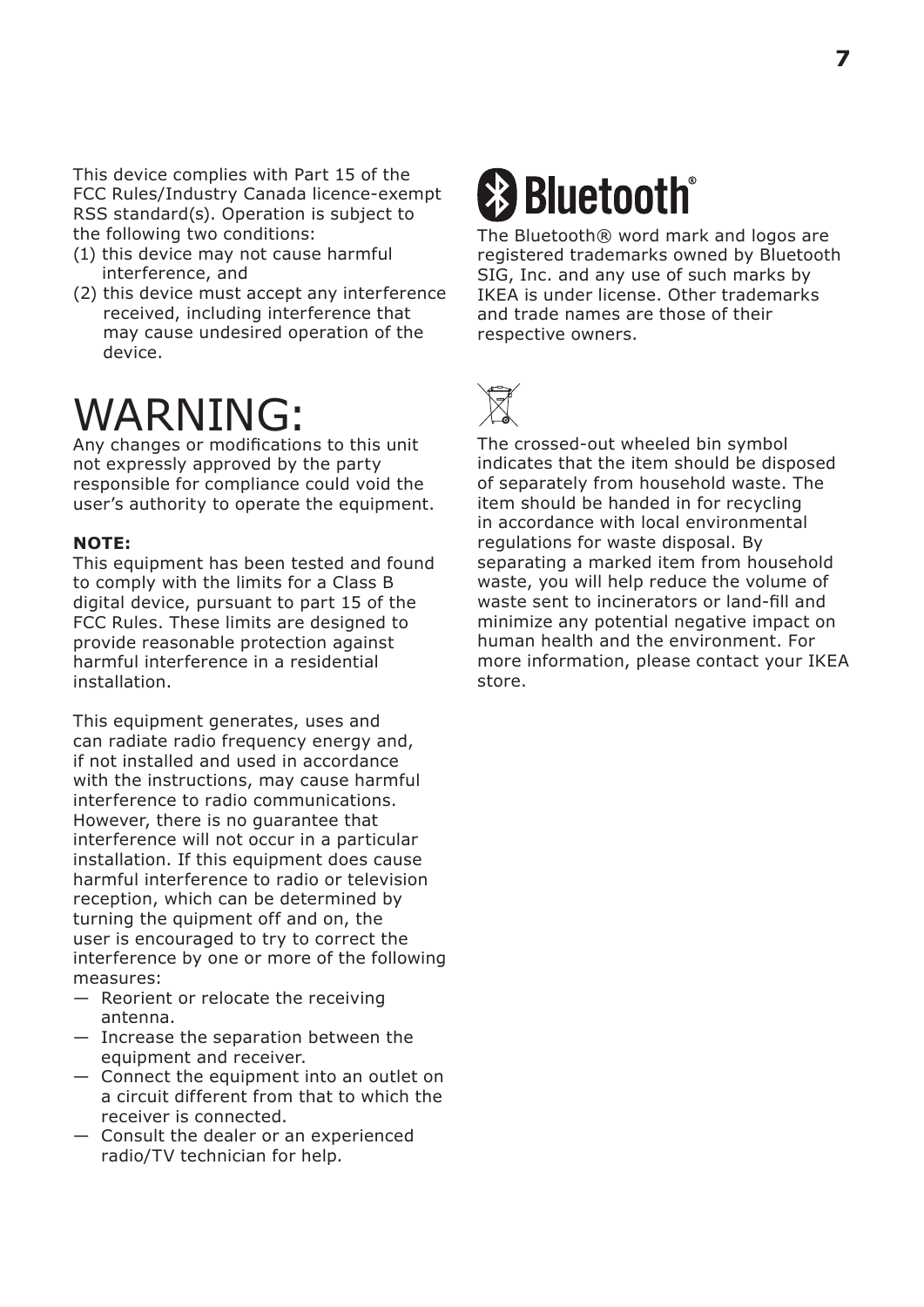### **Trouble shooting guide**

#### **NOTE!**

Do always disconnect the cable from the wall socket before maintenance!

| Symptom                                                                                            | <b>Check</b>                                                                                          | <b>Try</b>                                                                                                                          |
|----------------------------------------------------------------------------------------------------|-------------------------------------------------------------------------------------------------------|-------------------------------------------------------------------------------------------------------------------------------------|
| The desk does not run                                                                              | Is the main connected to<br>the leg?                                                                  | Try to connect a lamp or<br>similar to the main supply<br>to check that the supply<br>voltage is OK.                                |
|                                                                                                    | Are all plugs mounted<br>correctly between the legs<br>and power supply? See<br>assembly instruction. | Check all connections.                                                                                                              |
|                                                                                                    | Are there visual damages<br>on the cables, controls or<br>the legs?                                   | Damaged parts must be<br>exchanged - Contact IKEA<br>Customer Service.                                                              |
| The desk stops and can                                                                             | Is the desk in fully<br>extracted position?                                                           | When the desk has reached<br>its upper position it can only<br>run downwards.                                                       |
| only run in the opposite<br>direction.                                                             | Is there much load on the<br>desk compared to when the<br>desk functioned normally?                   | Remove some of the load<br>and try again.                                                                                           |
| The desk will only run<br>downwards even though the<br>desk is not overloaded.                     |                                                                                                       | Perform Basic settings.                                                                                                             |
| The desk does not run with<br>full stroke length upwards.<br>Always stops at the same<br>position. |                                                                                                       | The system has a new<br>endstop outwards. Perform<br>Basic settings to remove<br>this stop.                                         |
| The desk does only run a                                                                           | Has the correct screws been<br>used when mounting the<br>frame to the legs?                           | Check if the screw used<br>have the correct length<br>(assembly instruction). If<br>the screw is too long it can<br>damage the leg. |
| little upwards and stops.                                                                          | Is all connections correct?                                                                           | Check all connections.                                                                                                              |
|                                                                                                    | Is the desk loaded much?                                                                              | Reduce weight load and try<br>again. A Basic setting might<br>be needed before the desk<br>will drive upwards.                      |

#### **Basic Setting:**

Push the controller downwards. Run the table to the bottom position and keep the pressure on the controller for min. 6 seconds after both legs have reached bottom position.

At certain errors types this must be done twice in succession. Now the desk is in initial position.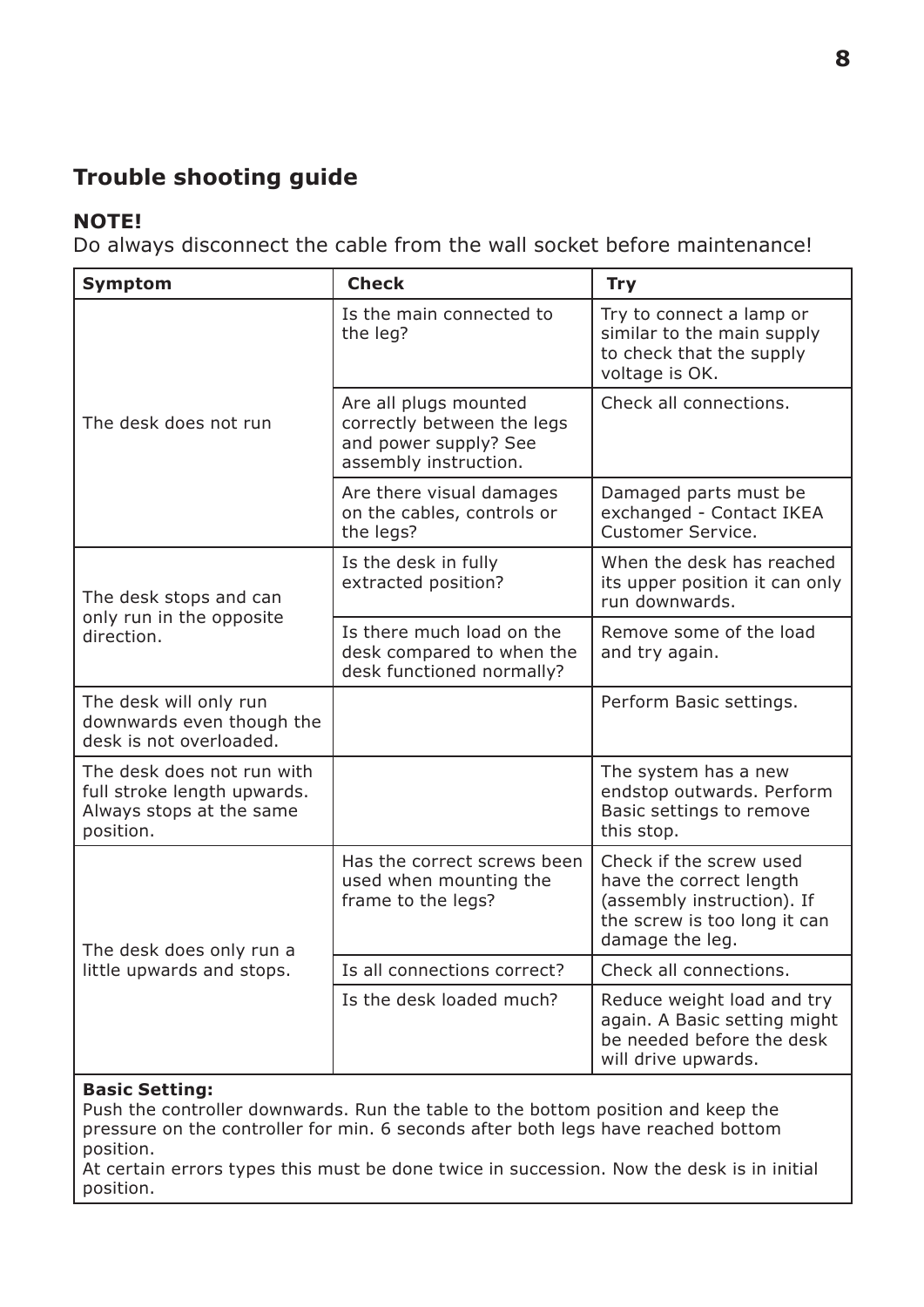### **Technical data**

| <b>Model Name</b>                | <b>IDASEN Motorised desk/table</b> |  |
|----------------------------------|------------------------------------|--|
| Type number                      | D <sub>1801</sub>                  |  |
| Input                            | 120V~60Hz 1.2A                     |  |
| <b>Standby Power Consumption</b> | < 0.1 W                            |  |
| <b>Operating temperatures</b>    | 10°C to 40°C/+50 to +104 °F        |  |
| <b>Operating humidity</b>        | 20 to 90%RH at 40°C/+104 °F        |  |
| <b>Sound level:</b>              | $<$ 55 dB(A)                       |  |
| <b>Height setting interval:</b>  | 60-124 cm/23.6-48.8 inch           |  |
| <b>Maximum load:</b>             | 75kg/165lbs                        |  |
|                                  |                                    |  |
| <b>Bluetooth Version</b>         | $V$ 4.2                            |  |
| Wireless range in open air       | $8-10$ m/26' - 32'                 |  |
| <b>Operating frequency</b>       | $2.4 - 2.48$ GHz                   |  |
| Radio output power               | $+4d$ Bm                           |  |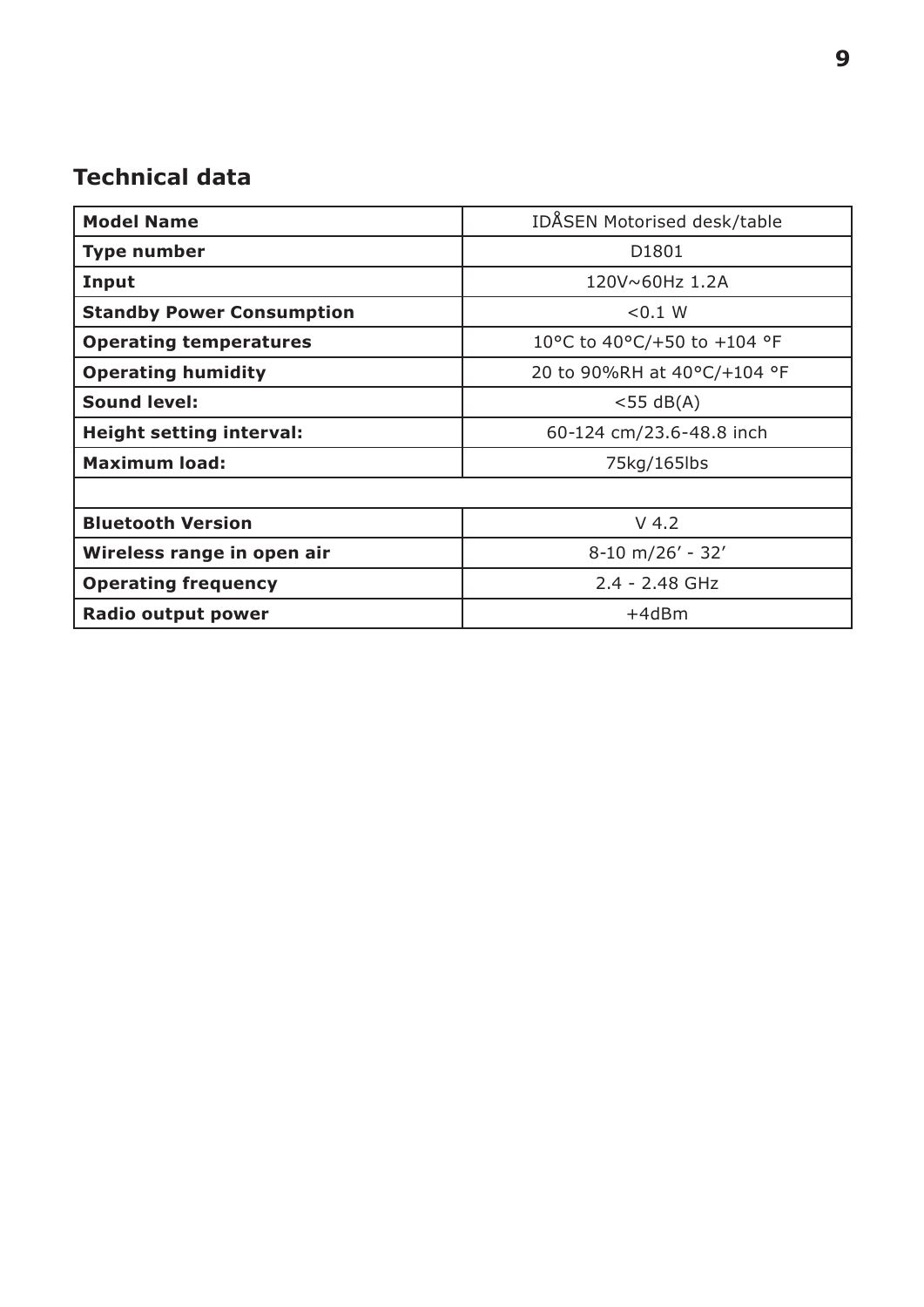### **CONSIGNES** DE SECURITÉ IMPORTANTES

Lors de l'utilisation de mobilier équipé d'un dispositif électrique, des précautions élémentaires doivent être observées, dont les suivantes :

Lires toutes les instructions avant d'utiliser ce produit.

## **DANGER**

Pour réduire le risque de choc électrique : Toujours débrancher le dispositif électrique de l'alimentation générale avant de nettoyer le meuble.

### **ATTENTION**

Pour réduire les risques de brûlure, d'incendie, de choc électrique ou de blessure :

- 1. Débrancher le dispositif électrique de l'alimentation générale avant de fixer ou retirer des pièces.
- 2. Une surveillance étroite est nécessaire si le meuble est utilisé par un enfant, une personne infirme ou handicapée, ou à proximité de ces personnes.
- 3. Utiliser ce meuble uniquement pour la fonction qui est la sienne en se conformant aux instructions. Ne pas utiliser de pièces non recommandées par le fabricant.
- 4. Ne jamais utiliser ce meuble si un câble ou une prise de courant sont endommagés, s'il ne fonctionne pas correctement, s'il a subi un choc ou est endommagé, ou s'il a été en contact avec de l'eau. Rapporter le meuble à un atelier pour examen et réparation.
- 5. Maintenir le câble à distance de toute source de chaleur.
- 7. Ne pas faire fonctionner le dispositif électrique en cas de diffusion de produits sous forme d'aérosol (vaporisateur) ou en cas d'administration d'oxygène.
- 8. Le plateau de table ne doit pas être surchargé – charge maximum 75kg/165lbs
- 9. Utiliser uniquement les plateaux de table IKEA prévus à cet effet.

#### **Conseils et instructions pour bureau IDÅSEN**

**Niveau sonore :** inférieur à 55 dB(A)

**Intervalle de réglage de la hauteur :** 60-124 cm/23.6-48.8 inch

**Charge maxi :**  75kg/165lbs.

**Intervalle de température pendant l'utilisation :**   $+10^{\circ}$ C à  $+40^{\circ}$ C/+50 à  $+104^{\circ}$ F.

**Intervalle de température pendant le stockage :**  -18°C à +70°C/0 à 158°F.

#### **Humidité :**

de 20 % à 90 % à la température de 40°C/104°F.

**Unité d'alimentation électrique:** CC 24V, 140W.

**Modèle :** ASW0551-24020002A

#### **Ce produit ne doit être utilisé qu'avec l'unité d'alimentation fournie.**

Toute personne qui installe, utilise régulièrement ce bureau ou est responsable de son entretien ou de sa réparation doit lire attentivement ces instructions. Conserver ces instructions à proximité du bureau.

6. Ne pas utiliser à l'extérieur.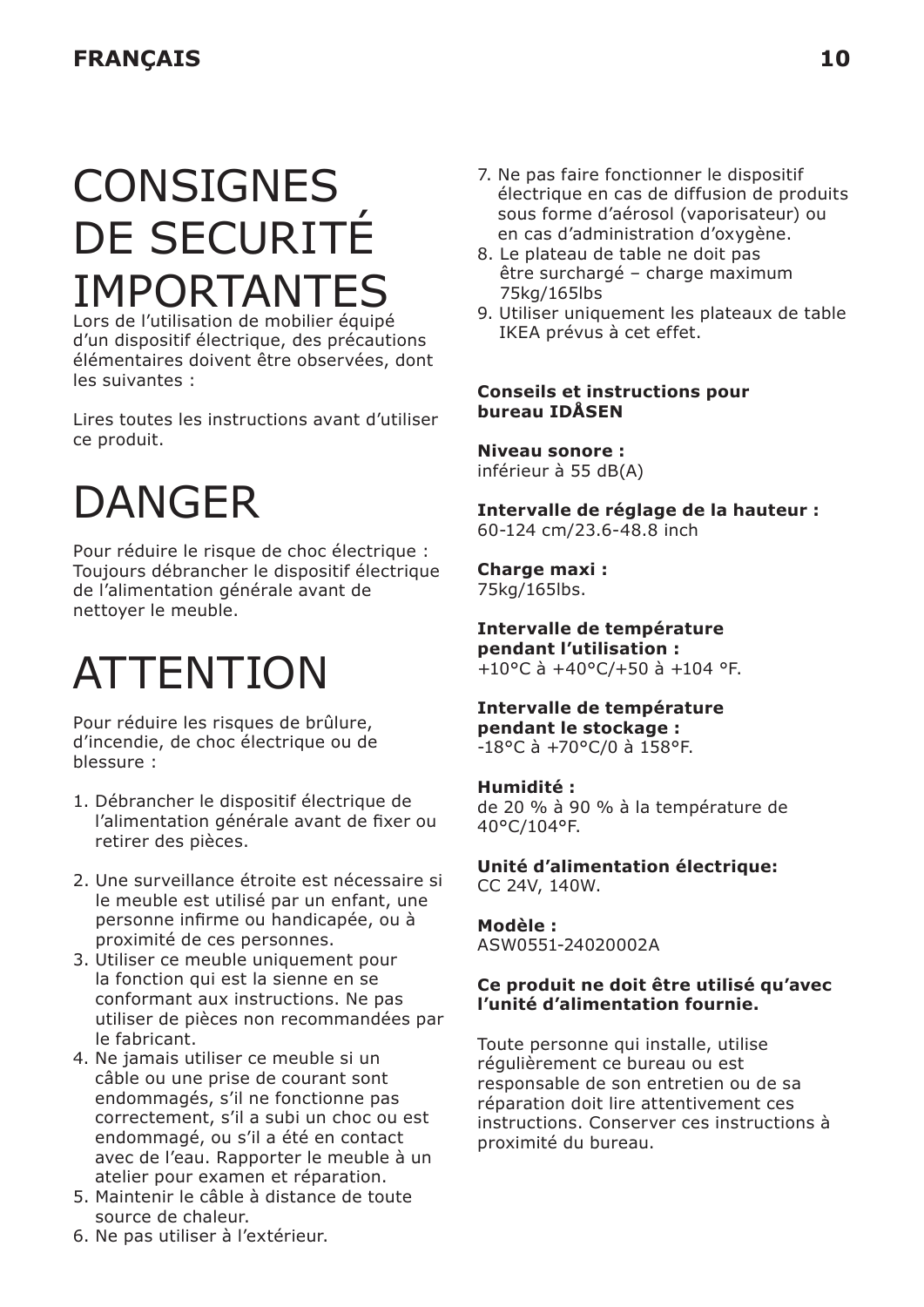#### **Instructions d'installation**

- La table est à monter en suivant les instructions d'assemblage fournies séparément.
- Connectez le câble d'un pied à l'autre. Connectez la commande manuelle à l'un des pieds et l'alimentation électrique à l'autre pied. Les câbles connectés aux pieds, à la commande manuelle et à l'alimentation électrique doivent être rassemblés dans le filet fourni. Placez les câbles électriques de façon à ce qu'ils ne soient pas abîmés ; reportezvous aux instructions d'assemblage.
- Connectez les câbles électriques à une prise murale. **NB :** le câble électrique doit avoir une
- entière liberté de mouvement. — La table est maintenant prête à l'emploi. Les moteurs s'arrêtent automatiquement lorsque la table atteint respectivement sa position la plus basse et la plus haute.

#### **Utilisation du bureau**

— La table doit être utilisée uniquement comme bureau avec la possibilité de régler la hauteur, pour permettre de travailler assis ou debout. La table doit être utilisée uniquement à l'intérieur et dans des locaux secs (bureaux ou environnements semblables).

**Ne pas surcharger la table : la charge maximale est de 75 kg. Les moteurs peuvent être mis en marche en continu pendant 2 minutes maximum, après quoi ils doivent rester à l'arrêt pendant environ 18 minutes avant de pouvoir être réutilisés.**

#### **GUIDE RAPIDE**

#### **Si vous avez un appareil iOS :**

rendez-vous sur l'App Store et téléchargez l'application Desk Control. L'application vous guidera pas à pas dans l'installation du système Desk control.

#### **Si vous avez un appareil Android :**

rendez-vous sur Google Play et téléchargez l'application Desk Control. L'application vous guidera pas à pas dans l'installation du système Desk control.

#### **Ajout d'appareils Bluetooth supplémentaires**

(8 appareils maximum)

- 1. Ouvrez le menu Bluetooth de votre appareil mobile et connectez-le à DESKxxxxx.
- 2. Une fois la connexion Bluetooth établie, la LED bleue arrêtera de clignoter.

Vous pouvez connecter jusqu'à 8 appareils. Si vous en connectez un 9e, le système déconnectera l'appareil qui est resté inutilisé depuis le plus longtemps.

#### **Réinitialisation :**

appuyez sur le bouton de réglage de la table pendant 10 secondes. Tous les appareils Bluetooth seront déconnectés.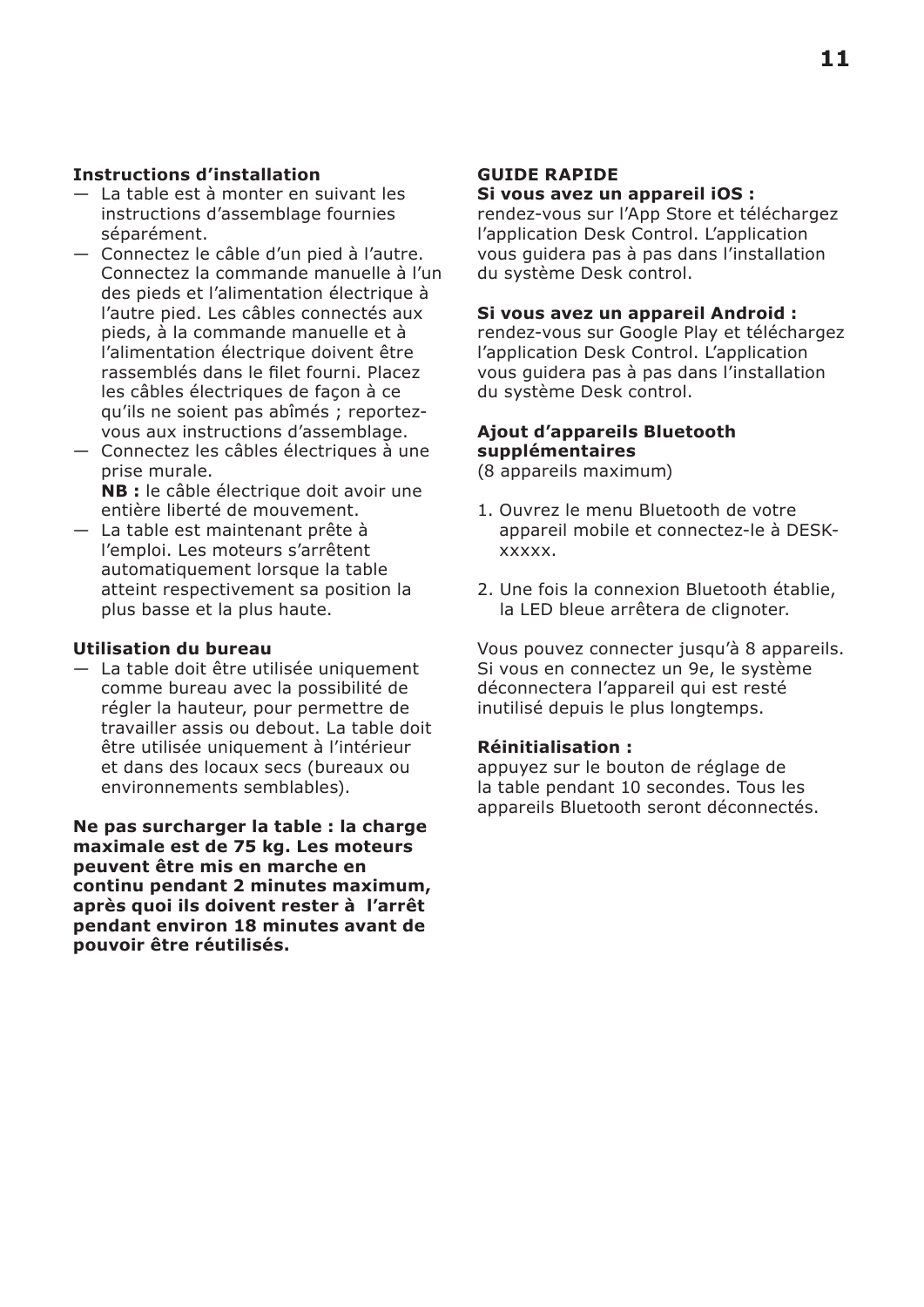#### **Pour régler la hauteur de la table, suivre les instructions suivantes :**

- 1. Assurez-vous que rien ne vienne obstruer le mouvement de la table.
- 2. Pour faire monter ou descendre la table, pressez le bouton de manœuvre avec la flèche pointant vers le haut ou vers le bas ou utilisez l'application Desk control.

#### **Mesures de sécurité**

- Lorsque la table est élevée ou abaissée, veillez à toujours conserver une distance de sécurité suffisante pour éviter de vous retrouver coincé entre le plateau de table en mouvement et des objets fixes alentour.
- Lorsque vous baissez ou montez la table, veillez à ce que personne ne se fasse mal ou qu'aucun objet ne soit endommagé. Le plateau de table ne doit pas venir heurter un objet fixe au risque de voir la table se renverser. Toujours retirer les chaises de bureau avant de faire baisser ou monter la table.
- Le trépied de la table ne doit en aucune façon être modifié ou altéré. Avant d'effectuer des travaux d'entretien ou de réparation de la table, il faut toujours débrancher le câble électrique de la prise murale.
- Il est catégoriquement interdit de modifier la boîte de commandes !
- La table ne doit pas être utilisée pour soulever les personnes.

#### **Instructions d'entretien et de réparation**

- Après environ 1 semaine d'utilisation, vérifiez que les vis sont correctement serrées.
- Si vous n'arrivez pas à faire monter ou descendre la table, vérifiez les branchements entre les pieds et la prise murale et assurez-vous que votre smartphone/appareil Bluetooth est allumé et connecté à l'application Desk control.
- Si un élément du système électrique est remplacé, le câble électrique doit d'abord être débranché de la prise murale. Remplacez la pièce électrique puis branchez le câble électrique à la prise murale. La table est maintenant prête à l'emploi.

Si la table ne fonctionne toujours pas, veuillez vous adresser à votre magasin ou service clientèle IKEA le plus proche.

#### **RÉPARATION DU PRODUIT**

Ne pas tenter de réparer soi-même ce produit ; soulever ou retirer le couvercle du boîtier risque notamment de provoquer des chocs électriques.

#### **Fabricant : IKEA of Sweden AB**

**Adresse : Box 702, 343 81 ÄLMHULT**

### CONSERVEZ CES INSTRUCTIONS.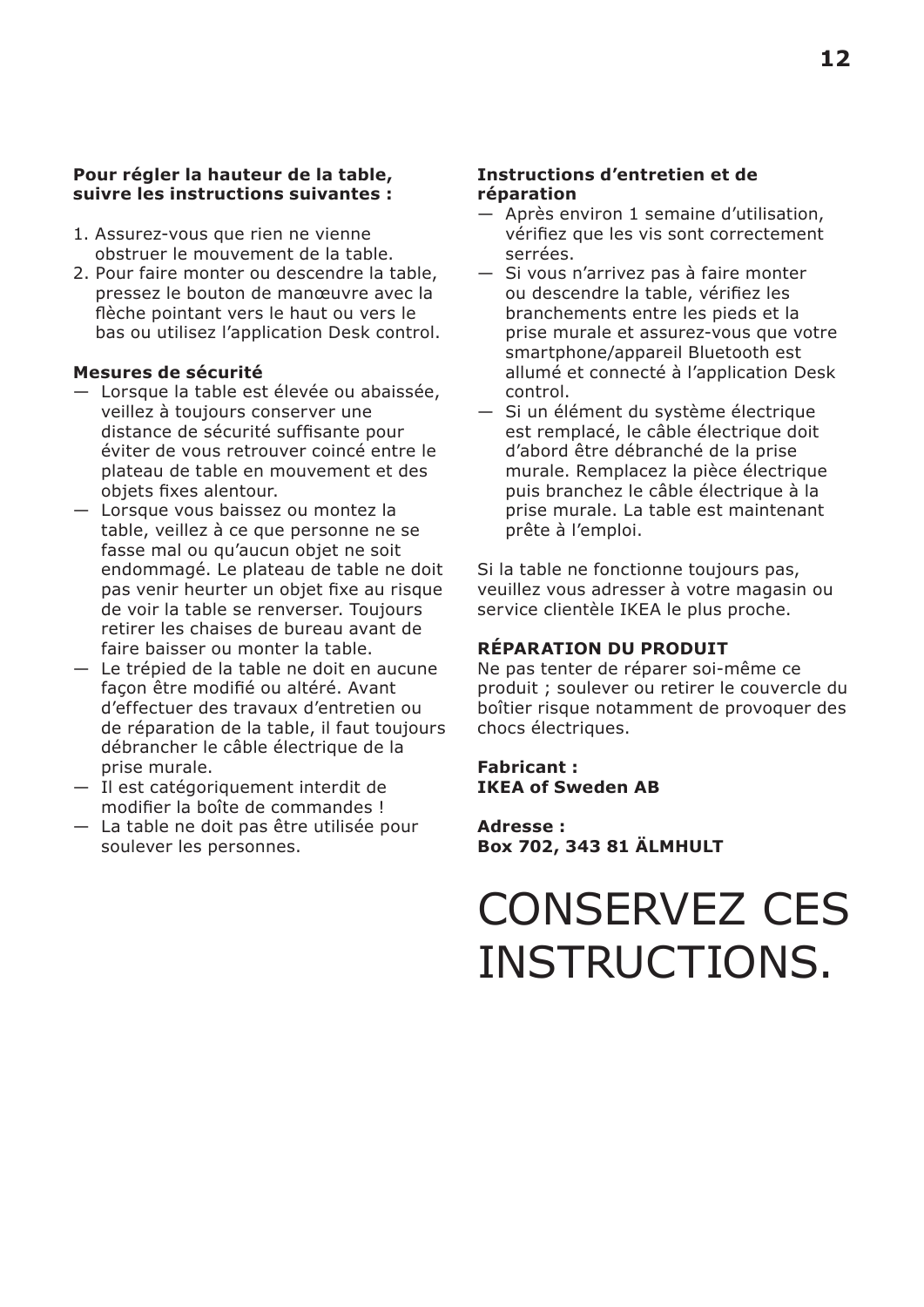Cet appareil est conforme à la section 15 des règles de la FCC/aux normes RSS exemptes de licence d'Industry Canada. Son fonctionnement est soumis aux deux conditions suivantes :

- (1) cet appareil ne doit pas causer d'interférence nuisible et
- (2) cet appareil doit accepter toutes les interférences reçues, y compris celles qui peuvent causer un fonctionnement indésirable de l'appareil.

# **ATTENTION**

Tout changement ou modification apportés à cet appareil sans approbation expresse de la partie responsable de la conformité peut rendre nulle la capacité de l'utilisateur à utiliser cet appareil.

#### **REMARQUE :**

Cet appareil a été testé et il est conforme aux exigences relatives aux appareils électroniques de classe B, selon la section 15 des règles de la FCC (Commission fédérale des communications). Ces exigences sont prévues pour fournir une protection raisonnable contre les interférences nuisibles dans le cas d'une installation domestique.

Cet appareil génère, utilise et peut émettre de l'énergie sous forme de fréquences radio. Si l'appareil n'est pas installé ou utilisé conformément aux instructions, il peut provoquer des interférences perturbant les communications radio. Il est cependant impossible de garantir l'absence totale d'interférences d'une installation donnée. Si cet appareil produit des interférences nuisibles à la réception radio/télévision, ce qui peut-être déterminé en mettant successivement l'appareil sous tension et hors tension, nous conseillons à l'utilisateur d'essayer de remédier à ce problème en suivant l'une des procédures suivantes :

- Réorienter ou déplacer l'antenne de réception.
- Augmenter la distance entre l'appareil et le récepteur.
- Brancher l'appareil à une prise placée sur un circuit différent de celui auquel le récepteur est raccordé.

— Contacter votre revendeur ou tout technicien radio/TV qualifié pour obtenir de l'aide.

# **& Bluetooth**

Les logos et la marque Bluetooth® sont des marques déposées de Bluetooth SIG, Inc. ; toutes les utilisations de ces marques par IKEA sont régies par des accords de licence. Toutes les autres marques commerciales ou noms commerciaux sont la propriété de leurs titulaires respectifs.



Le pictogramme de la poubelle barrée indique que le produit doit faire l'objet d'un tri. Il doit être recyclé conformément à la réglementation environnementale locale en matière de déchets. En triant les produits portant ce pictogramme, vous contribuez à réduire le volume des déchets incinérés ou enfouis, et à diminuer tout impact négatif sur la santé humaine et l'environnement. Pour plus d'information, merci de contacter votre magasin IKEA.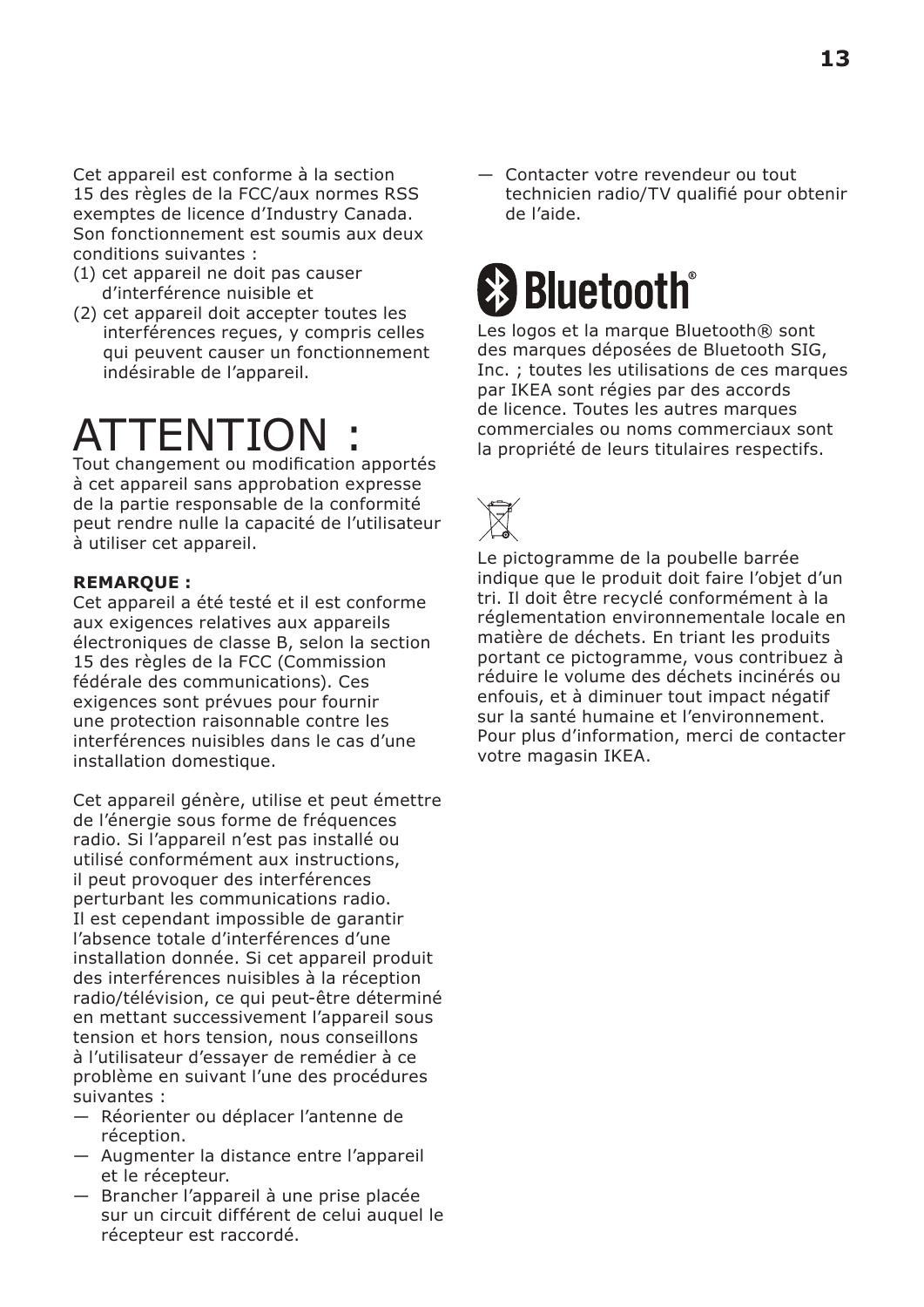### **Résolution des problèmes**

### **ATTENTION !**

Toujours débrancher le câble de la prise murale avant entretien.

| Résolution des problèmes de fonctionnement                                                                           |                                                                                                                                                             |                                                                                                                                                                  |
|----------------------------------------------------------------------------------------------------------------------|-------------------------------------------------------------------------------------------------------------------------------------------------------------|------------------------------------------------------------------------------------------------------------------------------------------------------------------|
| Le bureau ne fonctionne<br>pas.                                                                                      | Le bloc d'alimentation<br>principal est-il bien<br>connecté au pied ?                                                                                       | Essayez de connecter<br>une lampe ou un appareil<br>semblable au bloc<br>d'alimentation principal<br>pour vérifier que la tension<br>d'alimentation est adaptée. |
|                                                                                                                      | Les prises sont-elles toutes<br>correctement installées<br>entre les pieds et le bloc<br>d'alimentation ? Reportez-<br>vous aux instructions de<br>montage. | Vérifiez toutes les<br>connexions.                                                                                                                               |
|                                                                                                                      | Constatez-vous des<br>dégâts sur les câbles, les<br>commandes de réglage ou<br>les pieds ?                                                                  | Les éléments endommagés<br>doivent être remplacés.<br>Contactez le Service clients.                                                                              |
| Quand il est en marche,<br>le bureau se bloque et ne                                                                 | Le bureau est-il en en<br>position haute?                                                                                                                   | Quand le bureau est relevé<br>au maximum, il ne peut se<br>remettre en marche que<br>vers le bas.                                                                |
| peut repartir que dans la<br>direction opposée.                                                                      | Y a-t-il plus de poids sur<br>le bureau par rapport au<br>moment où il fonctionnait<br>normalement?                                                         | Retirez une partie des<br>objets posés dessus et<br>essayez à nouveau.                                                                                           |
| Le bureau ne peut être<br>relevé alors qu'il n'est pas<br>surchargé.                                                 |                                                                                                                                                             | Effectuer les réglages de<br>base.                                                                                                                               |
| Le bureau ne peut être<br>relevé jusqu'à la position<br>la plus haute et s'arrête<br>toujours à la même<br>position. |                                                                                                                                                             | Une nouvelle position<br>d'arrêt a été enregistrée<br>dans le système. Effectuez<br>les réglages de base pour<br>supprimer cette position.                       |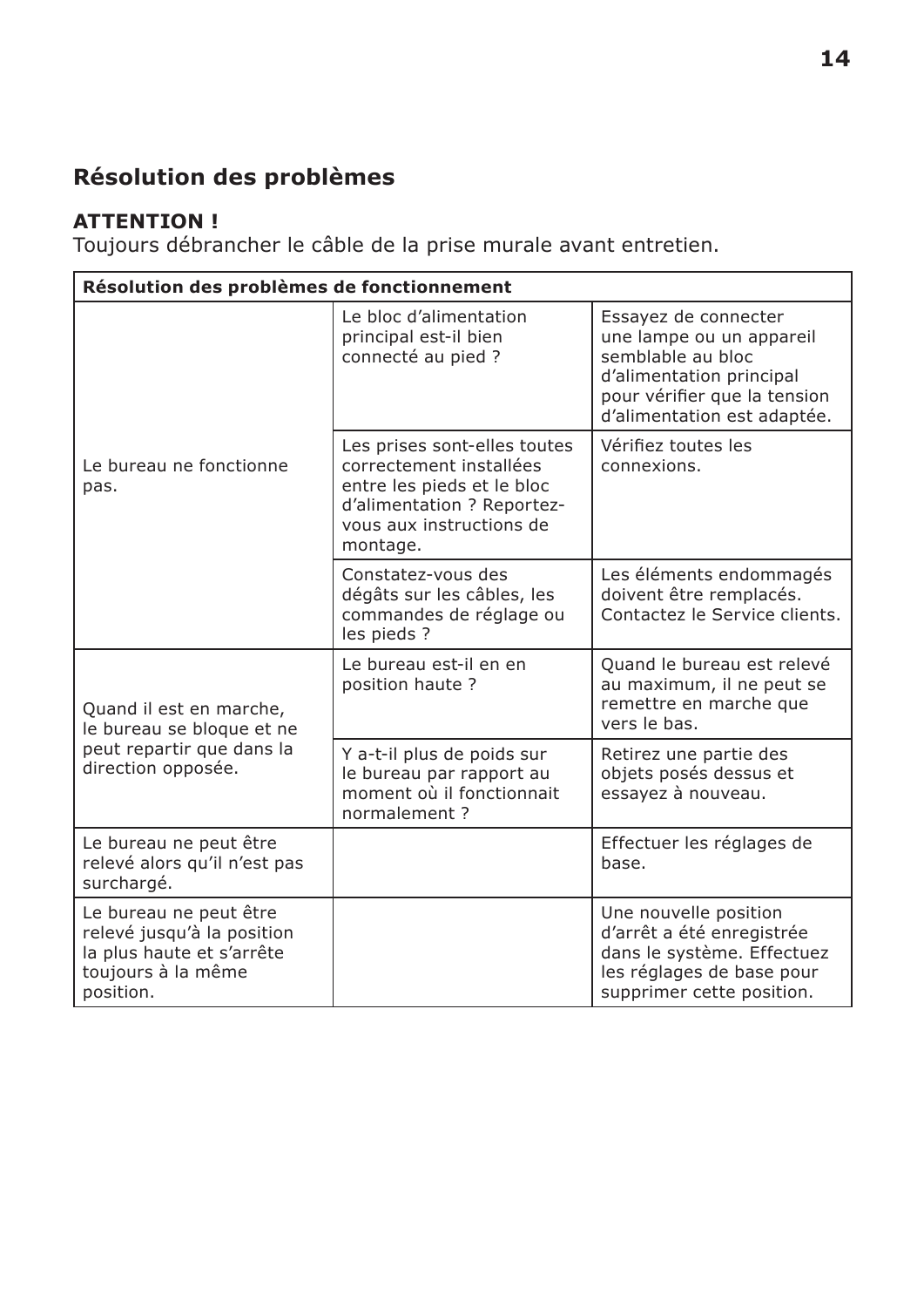|                                                    | Avez-vous utilisé les bonnes<br>vis pour monter la structure<br>aux pieds? | Vérifiez que les vis utilisées<br>soient de la bonne longueur<br>(voir instructions de<br>montage). Une vis trop<br>longue pourrait abîmer le<br>pied.                                |
|----------------------------------------------------|----------------------------------------------------------------------------|---------------------------------------------------------------------------------------------------------------------------------------------------------------------------------------|
| Le bureau ne se relève<br>qu'un peu puis s'arrête. | Les connexions ont-elles<br>toutes été effectuées<br>correctement?         | Vérifiez toutes les<br>connexions.                                                                                                                                                    |
|                                                    | Y a-t-il beaucoup de poids<br>sur le bureau?                               | Retirez une partie des<br>objets posés sur le bureau<br>et essayez à nouveau.<br>Il vous faudra peut-être<br>effectuer un réglage de<br>base avant pour pouvoir<br>relever le bureau. |

#### **Réglage de base :**

Appuyez sur le bouton de réglage pour baisser le bureau jusqu'à la position la plus basse et, une fois les deux pieds complètement baissés, maintenez le bouton enfoncé pendant au moins 6 secondes.

Pour régler certains dysfonctionnements, vous devrez effectuer cette manipulation deux fois de suite. Le bureau est maintenant en position initiale.

### **Données techniques**

| Modèle:                                              | bureau/table à réglage électrique IDÅSEN            |  |
|------------------------------------------------------|-----------------------------------------------------|--|
| Type:                                                | D <sub>1801</sub>                                   |  |
| <b>Puissance:</b>                                    | 120V~60Hz 1.2A                                      |  |
| <b>Consommation en mode veille:</b>                  | inférieure à 0,1 W                                  |  |
| Intervalle de température<br>pendant l'utilisation : | +10°C à +40°C/+50 à +104 °F                         |  |
| Humidité :                                           | de 20 % à 90 % à la température<br>de 40°C/+104 °F. |  |
| Niveau sonore:                                       | inférieur à 55 dB(A)                                |  |
| Intervalle de réglage de la hauteur :                | 60-124 cm/23.6-48.8 inch                            |  |
| Charge maxi:                                         | 75kg/165lbs                                         |  |
|                                                      |                                                     |  |
| <b>Version Bluetooth:</b>                            | $V$ 4.2                                             |  |
| Portée du signal :                                   | $8-10$ m/26' - 32'                                  |  |
| Fréquence de fonctionnement                          | $2.4 - 2.48$ GHz                                    |  |
| Puissance de sortie radio                            | $+4dBr$                                             |  |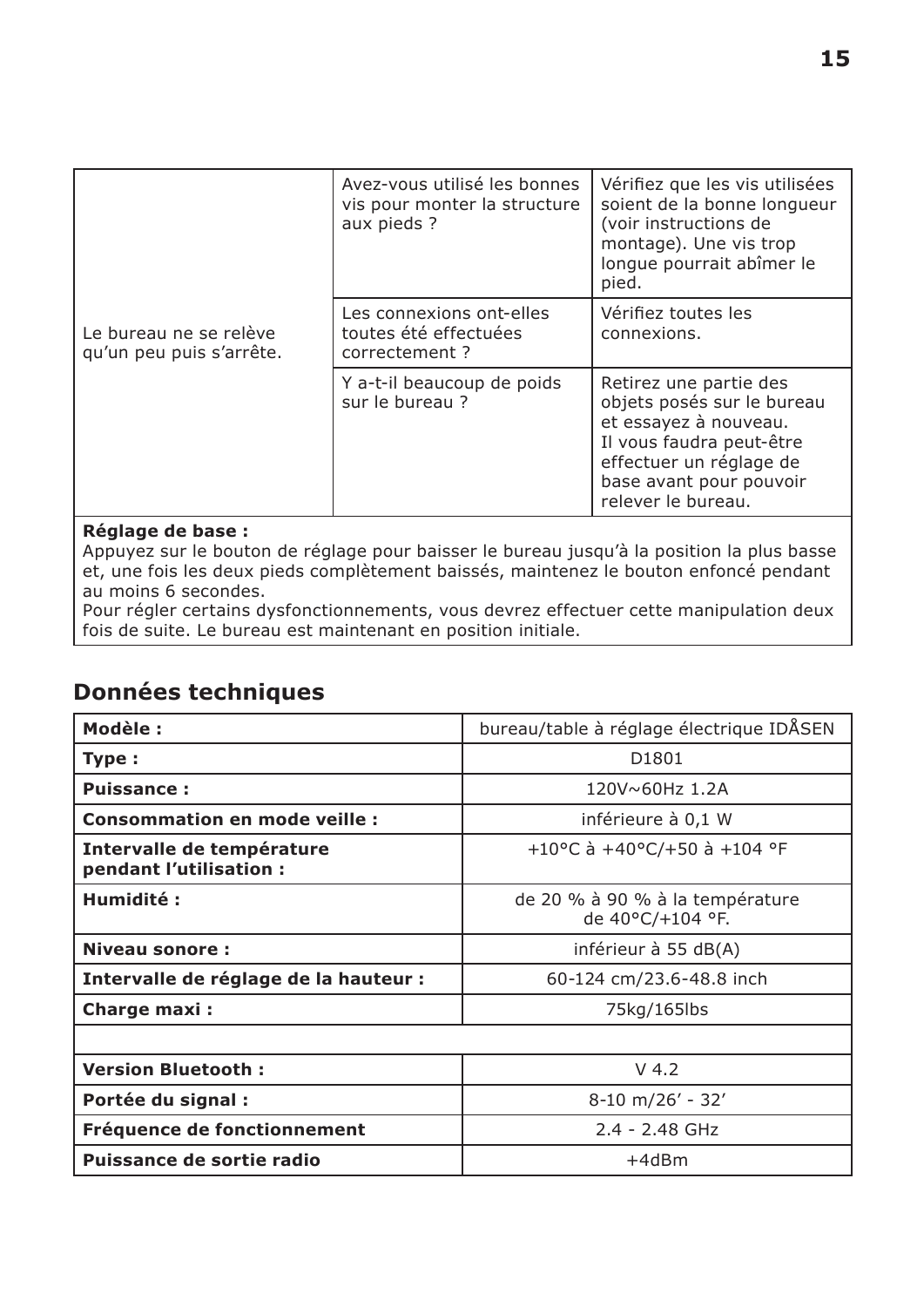### INSTRUCCIONES DE SEGURIDAD IMPORTANTES

Cuando se utiliza mobiliario equipado con un dispositivo eléctrico, se deben tomar precauciones elementales, incluyendo las siguientes:

Leer todas las instrucciones antes de utilizar este producto.

### PELIGRO

Para reducir el riesgo de descarga eléctrica:

Desenchufa siempre el dispositivo eléctrico de la alimentación general, antes de limpiar el mueble.

# ATENCIÓN

Para reducir los riesgos de quemaduras, de incendio, de descarga eléctrica o de daños:

- 1. Desenchufa siempre el dispositivo eléctrico de la alimentación general antes de fijar o retirar piezas.
- 2. Es necesaria una supervisión atenta, cuando utiliza el mueble un niño, una persona enferma, discapacitada, o se utiliza cerca de estas personas.
- 3. Utiliza el mueble para la función que ha sido diseñado, siguiendo las instrucciones. No utilizar piezas no recomendadas por el fabricante.
- 4. No utilices nunca el mueble con un cable o enchufe dañado, si no funciona correctamente, si ha recibido un golpe o está dañado, o si ha estado en contacto con el agua. Lleva el mueble a un centro de servicios para analizar y reparar.
- 5. Mantén el cable a distancia de cualquier fuente de calor.
- 6. No utilizar en el exterior.
- 7. No pongas en funcionamiento el dispositivo eléctrico en caso de difusión de productos en forma de

aerosol (vaporizadores) o en caso de administración de oxígeno.

- 8. La mesa no se debe sobrecargar. Peso máximo 75 kg/165 lbs.
- 9. Utiliza únicamente tableros de mesa de IKEA diseñados a tal fin.

#### **Advertencias e instrucciones de IDÅSEN**

**Nivel sonoro:** inferior a 55 dB(A).

**Intervalo de regulación de la altura:** 60-124 cm/23.6-48.8 inch

**Carga máxima:** 75kg/165lbs.

I**ntervalo de temperatura durante el uso:** +10°C a +40°C/+50 a +104 °F.

#### **Intervalo de temperatura durante el almacenaje:** -18°C a +70°C/0 a 158°F.

#### **Humedad:**

de 20 % a 90 % a una temperature de 40°C/104°F.

**Unidad de alimentación eléctrica:** CC 24V, 140W.

#### **Modelo:**

ASW0551-24020002A

#### **Este producto solo se debe utilizar con la unidad de alimentación que incluye.**

Toda persona que instale, utilice regularmente este escritorio o sea responsable de su mantenimiento o reparación debe leer atentamente estas instrucciones.

Mantener estas instrucciones cerca del escritorio.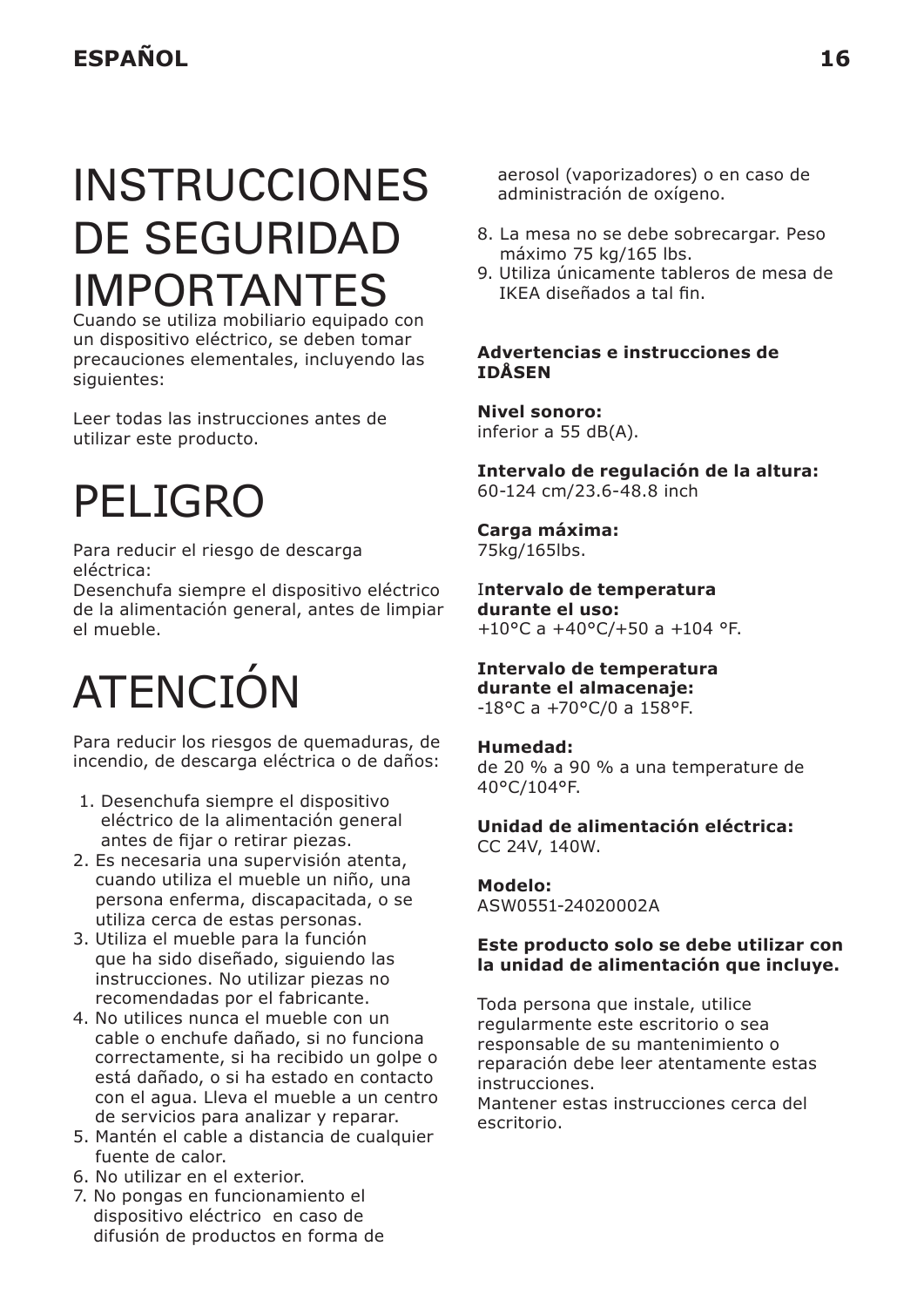#### **Instrucciones de instalación**

- La mesa se debe montar según las instrucciones que se incluyen aparte.
- Conecta el cable de una a otra pata. Conecta el mando manual a una de las patas y la alimentación eléctrica a la otra. Los cables conectados a las patas, al mando manual y a la alimentación eléctrica se deben colocar en el espacio creado para esto en la estructura. Coloca los cables de forma que no se dañen. Consulta las instrucciones de montaje.
- Conecta los cables eléctricos a una toma de pared. **Nota:** el cable debe tener entera libertad de movimientos.
- Ahora el escritorio está listo para usar. Los motores de detienen automáticamente cuando el escritorio llega a la posición más alta o más baja.

#### **Uso del escritorio**

— La mesa se debe utilizar únicamente como escritorio con la posibilidad de regularlo en altura, para permitir trabajar sentado o de pie. La mesa se debe utilizar únicamente en el interior en espacios secos (oficinas o ambientes similares).

**No sobrecargar el escritorio. El peso máximo es de 75 kg/165lbs. Los motores pueden permanecer en marcha durante dos minutos seguidos como máximo, y después deben estar parados durante 18 minutos como mínimo, antes de poder ser utilizados de nuevo.**

#### **GUÍA RÁPIDA Si tienes un dispositivo IoS:**

Entra en la App Store y descarga la app Desk Control. La app te guiará paso a paso para la instalación del sistema Desk control.

#### **Si tienes un dispositivo Android:**

Entra en Google Play y descarga la app Desk Control. La app te guiará paso a paso para la instalación del sistema Desk control.

#### **Añadir dispositivos adicionales**

(8 dispositivos como máximo)

- 1. Abre el menú Bluetooth del dispositivo y conéctalo a DESK-xxxxx.
- 2. Una vez establecida la conexión por Bluetooth, el LED azul dejará de parpadear.

Puedes conectar hasta 8 dispositivos. Si conectas el noveno, el sistema desconectará el aparato que haya estado sin utilizar durante más tiempo.

#### **Para reiniciar:**

Presiona el botón de ajuste de la mesa durante 10 segundos. Se desconectarán todos los aparatos Bluetooth asociados.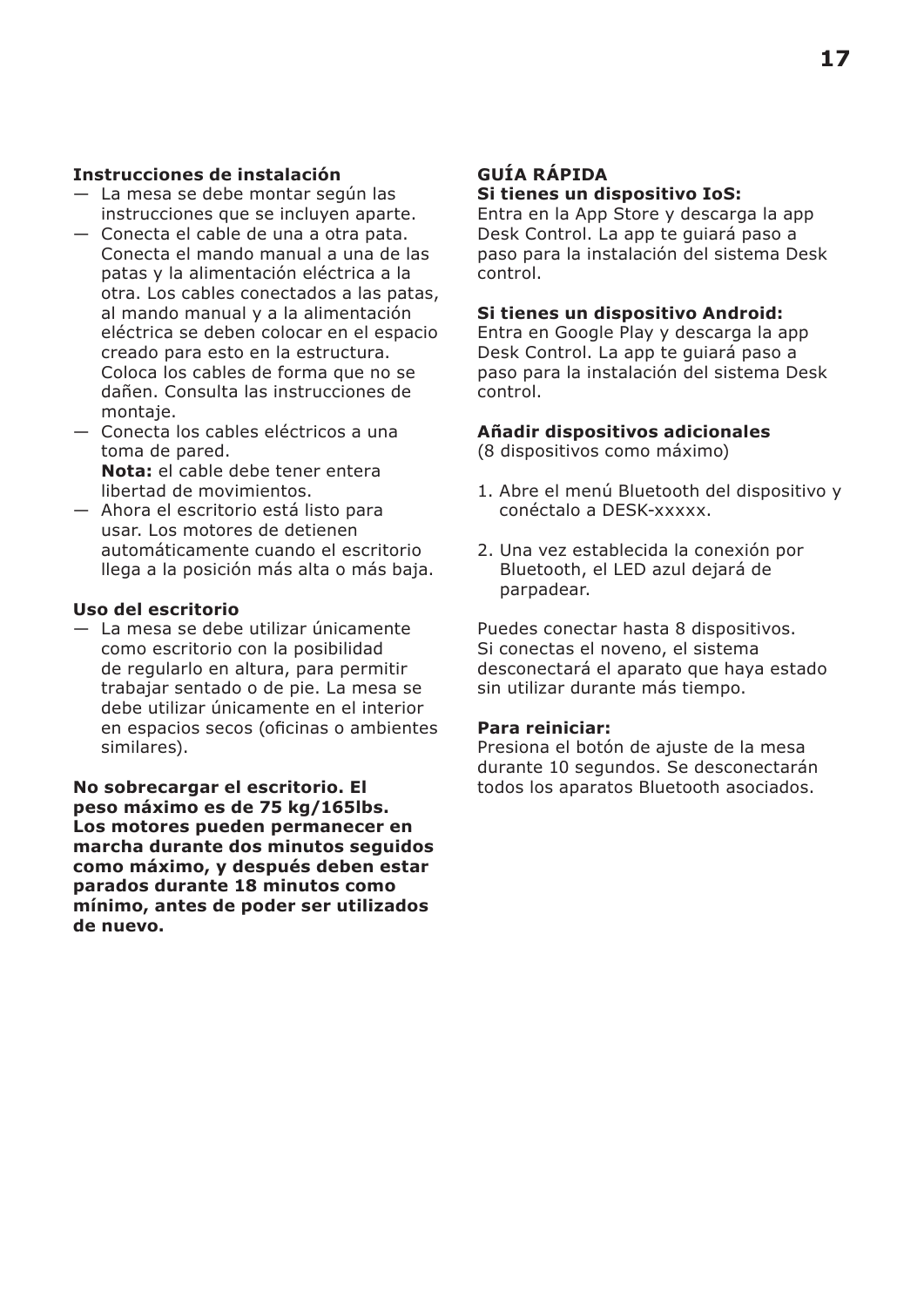#### **Sigue estas instrucciones para regular la altura de la mesa:**

- 1. Comprueba que nada obstruya el movimiento de la mesa.
- 2. Para subir o bajar la mesa, presiona el botón de maniobra con la flecha apuntando hacia arriba o hacia abajo, o utiliza la aplicación Desk Control.

#### **Normas de seguridad**

- Cuando la mesa está arriba o abajo, mantén la distancia de seguridad suficiente para evitar quedar atrapado entre el tablero de la mesa en movimiento y objetos fijos del entorno.
- Cuando subas o bajes la mesa, asegúrate de que ninguna persona u objeto se dañe. El tablero de la mesa no debe entrar en contacto con objetos fijos, porque la mesa podría volcarse. Retira siempre las sillas del escritorio antes de subir o bajar la mesa.
- La base del escritorio no debe ser alterada ni modificada de ninguna manera. Antes de efectuar trabajos de mantenimiento o reparación de la mesa, siempre se debe desconectar el cable eléctrico de la toma de pared.
- Está absolutamente prohibido modificar las patas.
- La mesa no se debe utilizar para elevar personas.

#### **Mantenimiento y reparaciones**

- Después de una semana de uso comprueba que los tornillos estén correctamente apretados.
- Si no consigues subir o bajar la mesa, comprueba las conexiones entre las patas y la toma de pared y asegúrate de que el Smartphone/dispositivo Bluetooth está encendido y conectado a la aplicación Desk control.
- Si se reemplaza un elemento del sistema eléctrico, se debe desconectar antes el cable eléctrico de la toma de pared. Ahora la mesa está lista para usar.

Si la mesa continúa sin funcionar, ponte en contacto con el servicio de Atención al Cliente o tu tienda IKEA.

#### **REPARACIÓN DEL PRODUCTO**

No intentes reparar el producto por ti mismo, porque abrir o quitar la tapa puede exponerte al riesgo de descarga eléctrica.

**Fabricante: IKEA of Sweden AB**

**Dirección: Box 702, 343 81 ÄLMHULT**

### GUARDA ESTAS INSTRUCCIONES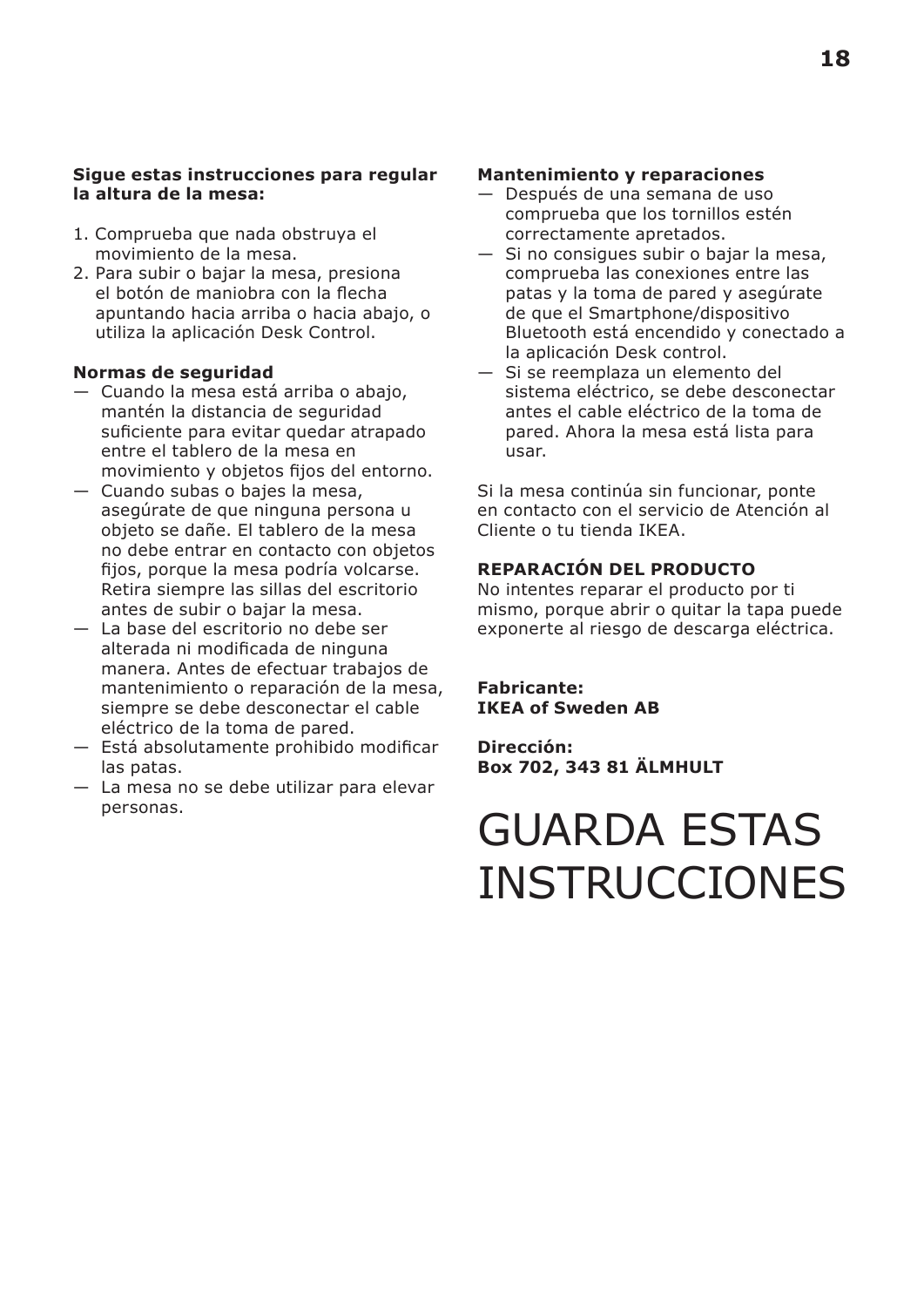Este aparato cumple la parte 15 de las reglas de la FCC/de las normas RSS exentas de licencia de Industry Canadá. Su funcionamiento está sometido a las dos condiciones siguientes:

- (1) este aparato no debe causar interferencias dañinas y
- (2) este aparato debe aceptar todas las interferencias recibidas, incluidas las que pueden causar el funcionamiento indeseado del aparato.

# ATENCIÓN:

Cualquier cambio o modificación que se realice en este aparato sin la aprobación expresa de la parte responsable de la conformidad puede anular la capacidad del usuario para utilizar el aparato.

#### **NOTA:**

Este equipo ha sido probado para comprobar que cumple los límites establecidos en los dispositivos digitales de Clase B, según el apartado 15 del reglamento FCC. Estos límites se han establecido para proporcionar una protección razonable contra las interferencias perjudiciales en una instalación doméstica.

Este equipo genera, usa e irradia energía de radiofrecuencia, y si no se instala y se usa de acuerdo con las instrucciones, puede causar interferencias perjudiciales en las comunicaciones por radio. Sin embargo no existe garantía de que no se produzcan interferencias en una instalación en concreto. Si el equipo produjera interferencias perjudiciales en la recepción de radio o TV, lo que se puede comprobar encendiendo y apagando el equipo, recomendamos al usuario que intente corregir dichas interferencias adoptando una o más de las siguientes medidas:

- Reorientar o recolocar la antena receptora.
- Aumentar la distancia entre el equipo y el receptor.
- Conectar el equipo a un enchufe o circuito distinto al que esté conectado el receptor.
- Solicitar ayuda al vendedor o a un técnico cualificado de radio/TV.

# **& Bluetooth**

Los logos y la marca Bluetooth® son marcas registradas de Bluetooth SIG, Inc. Los usos de estas marcas por IKEA se rigen por acuerdos de licencia. Las demás marcas comerciales o nombres comerciales son propiedad de sus respectivos titulares.



La imagen del cubo de basura tachado indica que el producto no debe formar parte de los residuos habituales del hogar. Se debe reciclar según la normativa local medioambiental de eliminación de residuos. Cuando separas los productos que llevan esta imagen, contribuyes a reducir el volumen de residuos que se incineran o se envían a vertederos y minimizas el impacto negativo sobre la salud y el medio ambiente. Para más información, ponte en contacto con tu tienda IKEA.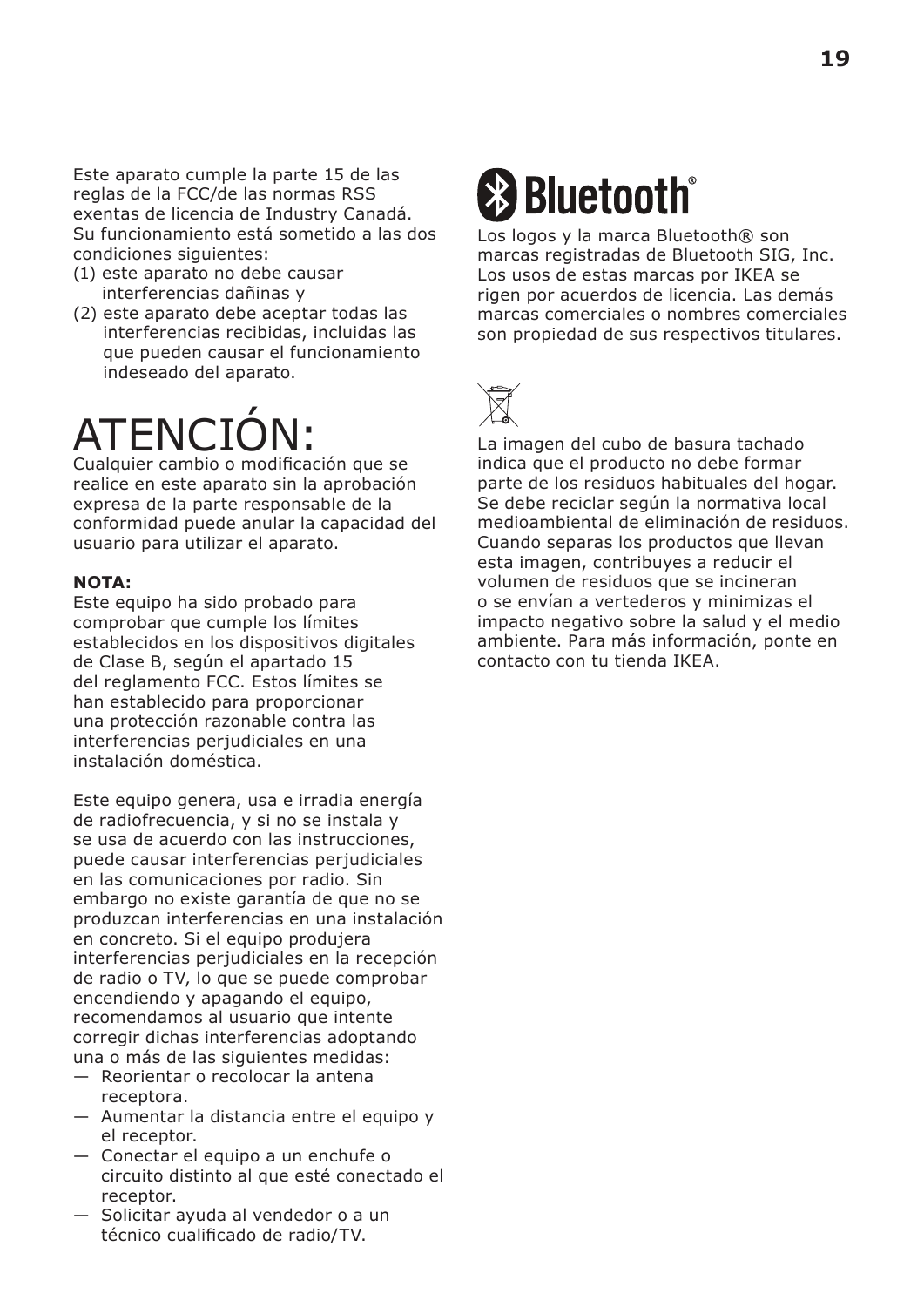### **Resolución de problemas**

### **¡ATENCIÓN!**

Desconecta siempre el cable de la toma de pared antes del mantenimiento.

| Problema                                                                                                          | Posible causa                                                                                                                                 | Posible solución                                                                                                                                               |
|-------------------------------------------------------------------------------------------------------------------|-----------------------------------------------------------------------------------------------------------------------------------------------|----------------------------------------------------------------------------------------------------------------------------------------------------------------|
| El escritorio no funciona.                                                                                        | ¿El bloque de alimentación<br>principal está conectado a<br>la pata?                                                                          | Intenta conectar una<br>lámpara o aparato<br>semejante al bloque de<br>alimentación principal para<br>comprobar que la tensión<br>de alimentación es correcta. |
|                                                                                                                   | ¿Los enchufes están<br>correctamente montados<br>entre las patas y el bloque<br>de alimentación? Consulta<br>las instrucciones de<br>montaje. | Comprueba todas las<br>conexiones.                                                                                                                             |
|                                                                                                                   | ¿Ves daños en los cables,<br>los mandos o las patas?                                                                                          | Los elementos dañados se<br>deben reemplazar. Ponte<br>encontacto con el servicio<br>de Atención al cliente.                                                   |
| El escritorio se bloquea y<br>solo funciona en la dirección                                                       | ¿El escritorio está en la<br>posición alta?                                                                                                   | Cuando el escritorio está en<br>lo más alto, solo se puede<br>poner en marcha hacia<br>abajo.                                                                  |
| opuesta                                                                                                           | ¿Hay un peso mayor sobre<br>el escritorio que cuando<br>funciona correctamente?                                                               | Retira parte del peso y<br>prueba de nuevo.                                                                                                                    |
| El escritorio solo se puede<br>bajar, aunque no está<br>sobrecargado.                                             |                                                                                                                                               | Realiza las operaciones de<br>regulación básicas.                                                                                                              |
| El escritorio no puede<br>elevarse hasta la posición<br>más alta y se detiene<br>siempre en la misma<br>posición. |                                                                                                                                               | Una nueva posición de<br>parada ha sido registrada<br>en el sistema. Efectúa<br>los ajustes básicos para<br>suprimir esta posición.                            |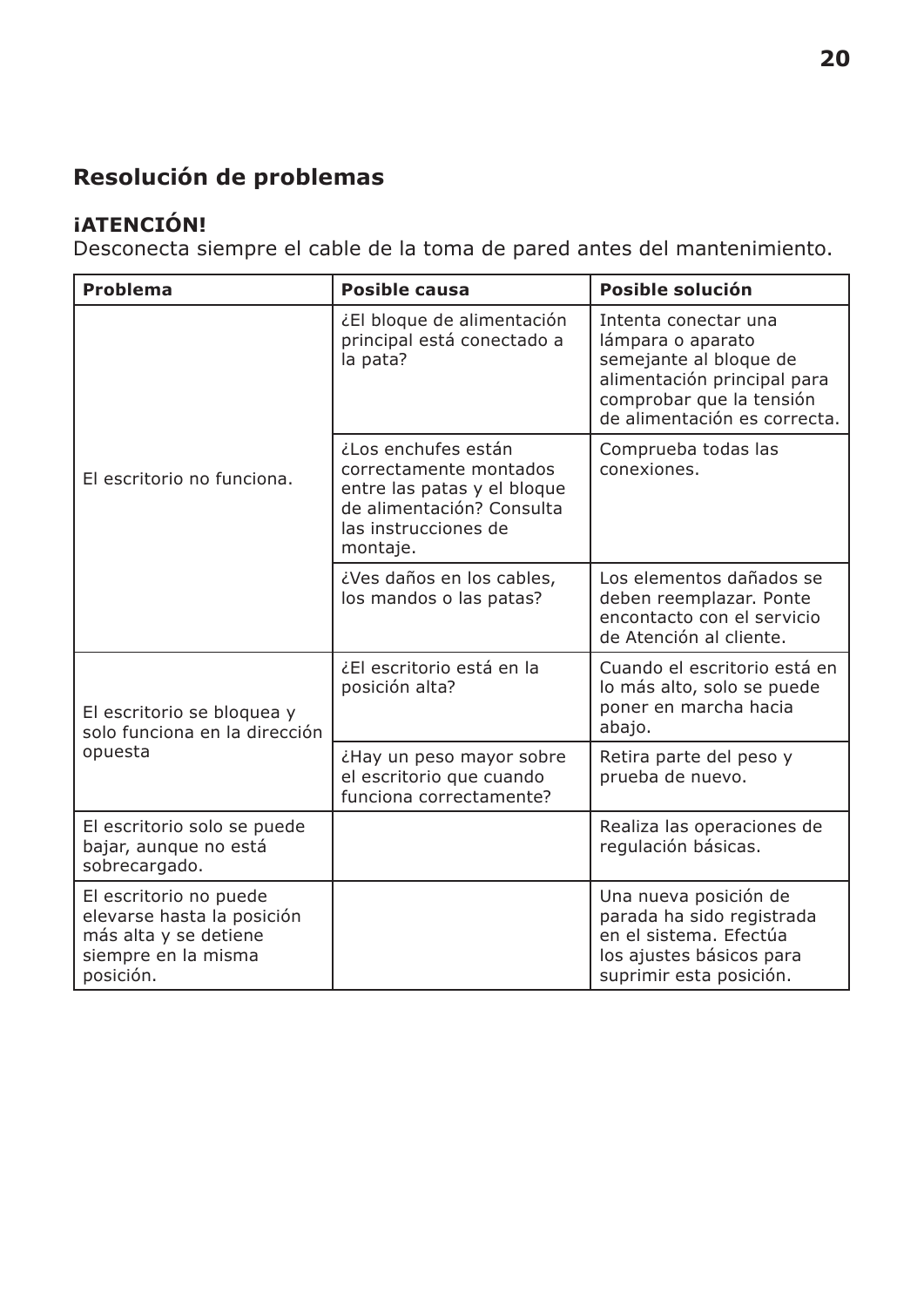|                                                      | ¿Has utilizado los tornillos<br>adecuados al montar la<br>estructura en las patas? | Comprueba si los tornillos<br>que has utilizado tienen<br>el largo correcto (Ver<br>las instrucciones de<br>montaje). Si el tornillo<br>fuera demasiado largo,<br>podríadañar las patas. |
|------------------------------------------------------|------------------------------------------------------------------------------------|------------------------------------------------------------------------------------------------------------------------------------------------------------------------------------------|
| El escritorio solo se eleva<br>un poco y se detiene. | ¿Se han efectuado<br>correctamente las<br>conexiones?                              | Comprueba todas las<br>conexiones.                                                                                                                                                       |
|                                                      | ¿Hay demasiado peso en el<br>escritorio?                                           | Retira una parte de los<br>objetos del escritorio e<br>intenta de nuevo. Quizá<br>debas efectuar un ajuste<br>básico para poder elevar el<br>escritorio.                                 |

#### **Ajustes básicos**

Pulsa el botón de ajuste para bajar el escritorio hasta la posición más baja y, una vez que hayan bajado totalmente las dos patas, mantén pulsado el botón durante 6 segundos como mínimo.

Para arreglar algún mal funcionamiento, deberás efectuar esta manipulación dos veces seguidas. Ahora el escritorio está en la posición inicial.

#### **Datos técnicos**

| Nombre del modelo                          | IDÅSEN mesa/escritrio con motor |  |
|--------------------------------------------|---------------------------------|--|
| Tipo                                       | D1801                           |  |
| Potencia                                   | 120V~60Hz 1.2A                  |  |
| Consumo en modo espera                     | < 0.1 W                         |  |
| Intervalo de temperatura<br>durante el uso | 10°C a 40°C/+50 a+104 °F.       |  |
| Humedad                                    | 20 a 90%RH a 40°C/104°F         |  |
| Nivel de sonido                            | $<$ 55 dB(A)                    |  |
| Intervalo de regulación de altura          | 60-124 cm/23.6-48.8 inch        |  |
| Peso máximo                                | 75kg/165lbs                     |  |
|                                            |                                 |  |
| Versión de Bluetooth                       | $V$ 4,2                         |  |
| Alcance de la señal                        | $8-10$ m/26' - 32               |  |
| Frecuencia de funcionamiento               | 2,4 - 2,48 GHz                  |  |
| Potencia de salida de radio                | $+4dBr$                         |  |